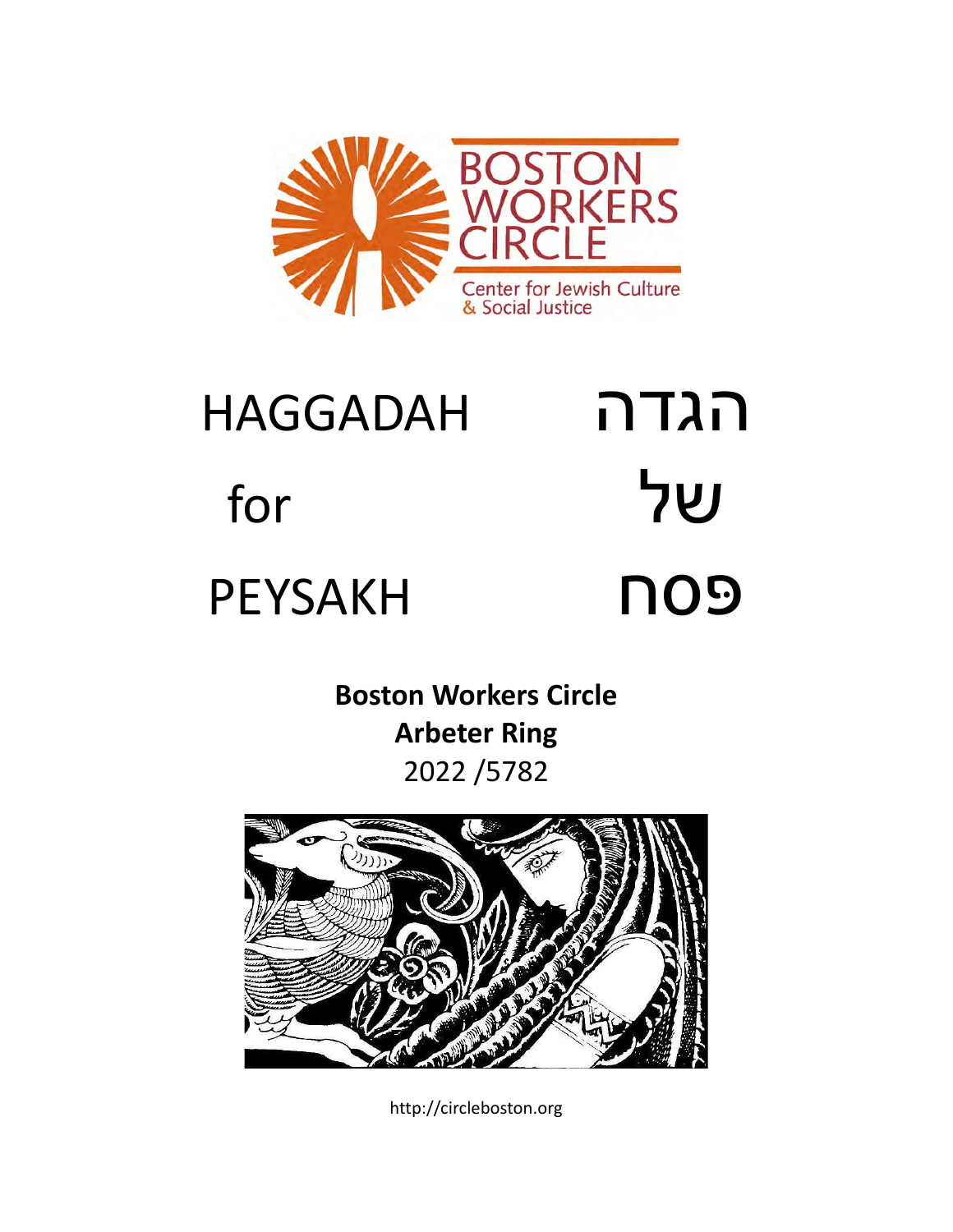## Haggadah for Peysakh

## **1. OPENING WELCOME TO ALL**

#### **2.**

[SONG] **Pesah Ala Mano** *(Pesakh is at hand) (Flory Jagoda)*

| Purim, Purim, Purim lano      |  |
|-------------------------------|--|
| Pesah, Pesah ala mano         |  |
| Laz matsas si stan faziendo   |  |
| Loz yaprakis si stan koziendo |  |
| Aman aman, aman, aman,        |  |
| Il Dio bendicho mos da mazal. |  |

Purim, Purim, Purim lano Pesah, Pesah ala mano La nona sta diziendo a loz nyetos Alimpija il puelvo, kantoniz i loz tecos Aman, aman...

Purim, Purim, Purim lano Pesah, Pesah ala mano Il Sinjor Rubi diso a laz tiyas No kumer il pan ocho diyas Aman, aman...

*Now that Purim is over, it is time to prepare for Passover. The matzohs are being baked, the stuffed leaves prepared. Amen... May God give us good fortune.*

*The Grandmother tells her grandchildren, To clean the dust in the corners and ceilings.*

*And then comes the Rabbi to remind the aunts not to eat bread for eight days.*

#### **3.**

Welcome to our Passover seder. Although we are spatially separated, we are united in spirit.

Together we celebrate the festival of liberation of the Jewish people, who are linked throughout history with all peoples in the passion for justice and freedom. This year as we retell this ancient story of rebirth and growth, we also remember over 400 years of oppression and violence in the US caused by enslavement and its legacy of anti-Black racism still alive today. We commit to a humble journey towards a better understanding of the intersections of racism and antisemitism so that we can contribute to the dismantling of white supremacy.

For it is said: Every person, in every generation, must regard themselves as having been personally freed from bondage in Mitzrayim, the Hebrew name of ancient Egypt and a metaphor for a time of enslavement.

Let us celebrate our freedom from enslavement in Mitzrayim and strengthen ourselves to join the fight against injustice wherever it exists. For as long as one person is oppressed, none of us are free.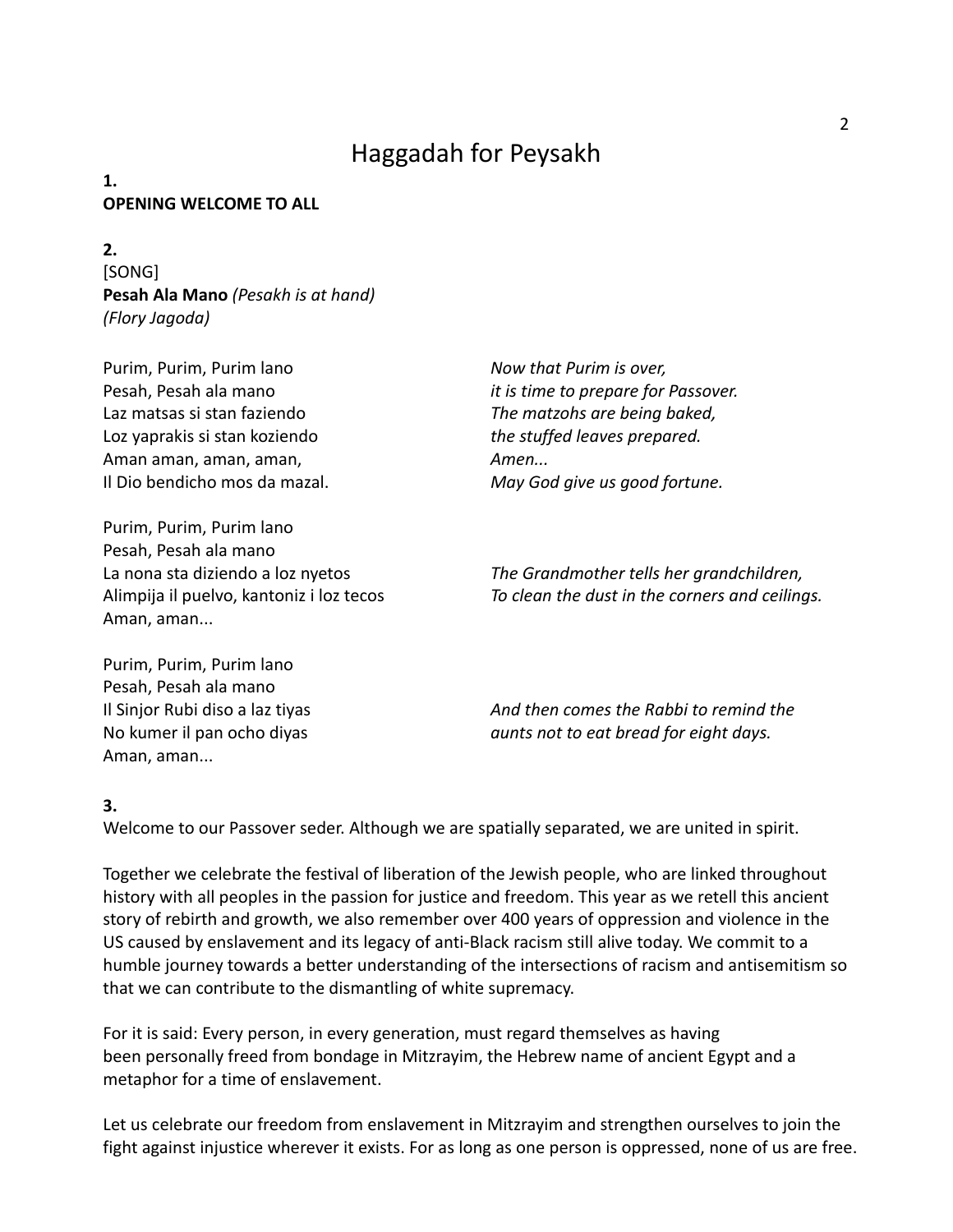In Hebrew, "Mitzrayim" means "the narrow place" —first a refuge, then a place of enslavement, and finally the birth canal of a people. Today we find ourselves in a new narrow place created by the pandemic. This moment highlights both the gross inequity in our country and our world *and* our interdependence. Let us use this moment to uncover what is often hidden and to deepen our commitment to work towards a world where every life is valued. Let us commit that even when our government will not prioritize the people most impacted, we will care for each other.

## **5.**

The word "seder" means "order," and "Haggadah" means "the telling." Our Haggadah has retained much of the traditional order but has adapted much of the content. Ever since Rabbi Akiba used the Passover seder to plan a revolutionary struggle against the Romans, Jews have used the seder to begin work on "Tikkun" *(healing and transformation*). For it is said: "Whoever enlarges upon the telling of the exodus from Mitzrayim, those persons are praiseworthy."

## **6.**

Please join us as we light the Passover candles.

## *[light the candles]*

These candles symbolize an end of winter, a beginning of spring, a cautious re-emergence from the pandemic, and also a long history of struggle against oppression. We must join with all oppressed peoples, honoring both our differences and our need to work together for our future and the future of our children.

## **7.**

*[all]* As we say in Hebrew: Boruch ato adonoy, eloheynu melekh ha-olom, asher kidshanu b'mitsvotav, vetsivanu, l'hadlik ner, shel yom tov.

## **8.**

*[all]* As we say in Ladino: Sigun la tradision de muestro komunidad, mozotros ensendamos las kandelas de pesah.

## **9.**

*[all]* As we say in Yiddish:

Likhtik iz di shayn fun peysakh Likhtik iz di shayn fun sholem, Likhtik iz di shayn fun mentshlekhkayt, Likhtik iz di shayn fun der velt.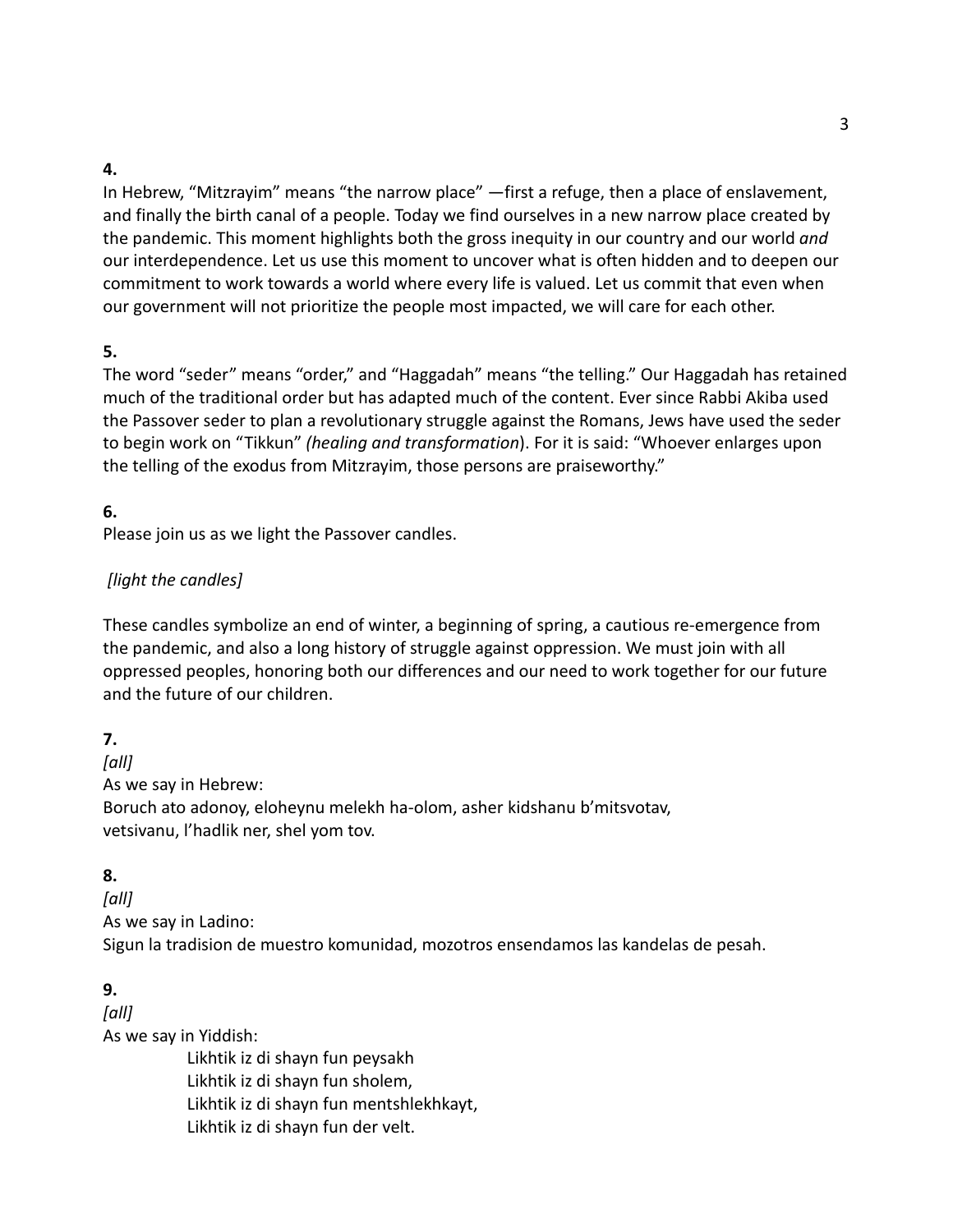Which means in English:

Radiant is the light of Peysakh, Radiant is the light of peace, Radiant is the light in humanity, Radiant is the light in the world.

## **10.**

Today we retell an ancient story, the story of the exodus from Mitzrayim and our liberation from enslavement. Each year we remember, not just the story of our own oppression and deliverance in ancient times, but also our current struggles for social justice.

We feel the plight of refugees, especially those rejected due to culture and race, who have been traumatized by the savagery of current wars and terrorism. As written in the Torah, "Do not oppress or mistreat the foreigner, for once you were strangers in the land of Mitzrayim."

We protest systemic inequity in all forms, from discrimination in education, housing, and jobs to disparities in access to COVID testing, treatment, and vaccines.

We commit ourselves to work towards the collective liberation of all people. We must speak out against the fear and hate born of ignorance.

**11.** We invite you to pour the first cup of wine. *[pour first cup of wine]*

*[all]* As we say in Hebrew: Borukh ato adonoy, eloheynu melekh ha-olom, borey pri hagofen.

## **12.**

*[all]* As we say in Ladino: Sigun la tradision de muestro puevlo dizimos, kon djoya, grasias ke podemos kontinuar bevir poko de vino endjuntos.

## **13.**

## *[all]*

As we say in Yiddish:

Mit dem ershtn glezl vayn, trinken mir lekoved der mutikayt, sheferishkayt, un lebikayt fun di vos makhn adurkh struktureln diskriminatsye.

Which means in English:

Let us dedicate the first cup of wine to the courage, creativity, and vitality of those who experience structural discrimination.

*[drink wine]*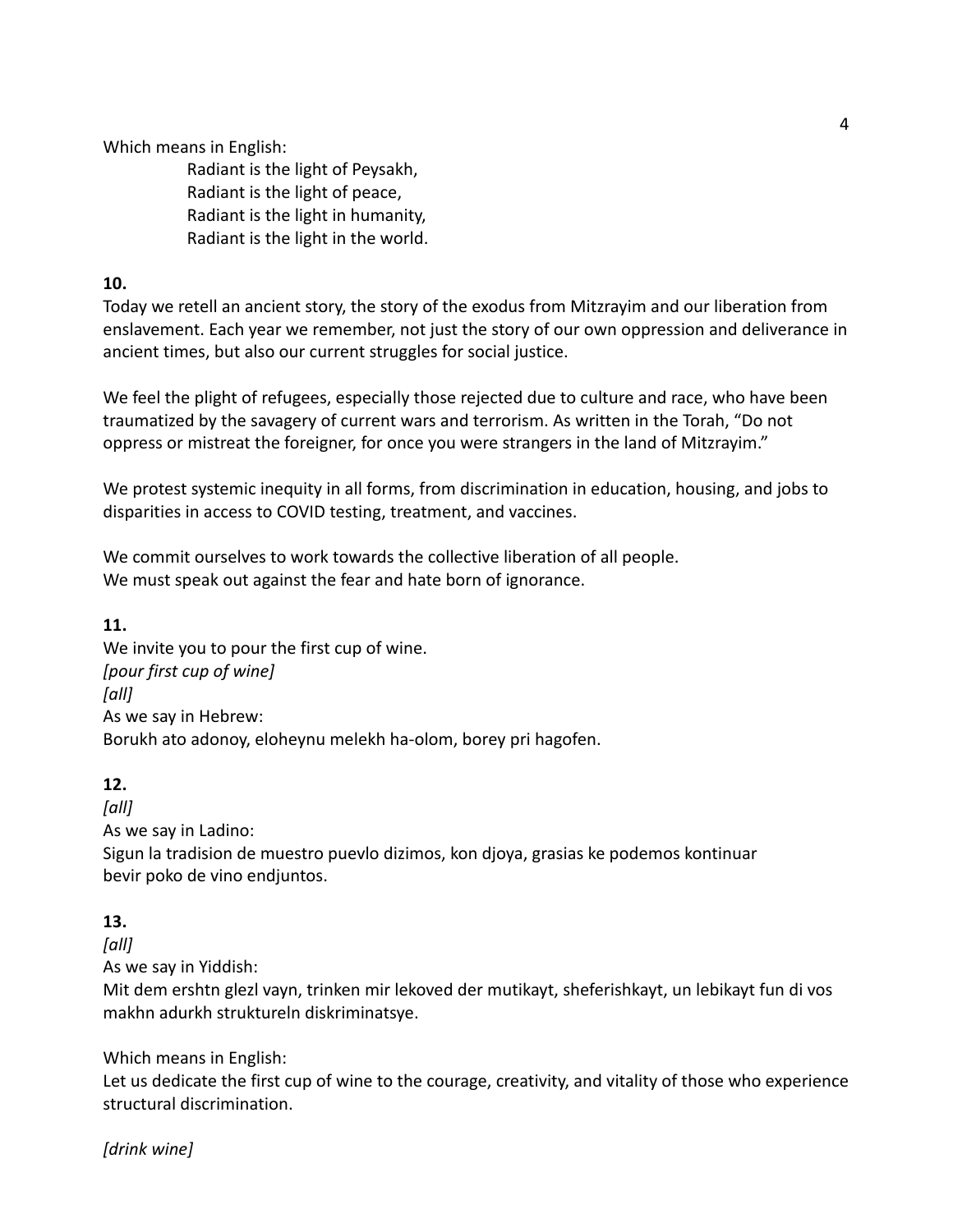## KARPAS

Peysakh is a springtime holiday. The karpas (or parsley) reminds us of springtime and hope. We dip the karpas in salt water because tears taste salty. We remember the tears of our people who cried in Mitzrayim when we were enslaved. We are mindful of the tears of peoples who are not free. And may we never be so comfortable that we become complacent and forget that pain. May we always be able to feel the connection between our own struggles for freedom and today's struggles against oppression, wherever they occur.

## *[eat karpas dipped in salt water]*

## **15.**

## MATZAH

Matzah is known as the "bread of affliction." One reason we break the middle matzah is to remind ourselves that the key to freedom is to plan for the future. Some are free now but we must continue to plan for the long-term to ensure all will be free. Dividing the Matzah also reminds us that our nation is divided by fear and ignorance, racism and economic inequality, Islamophobia and xenophobia. Until these divided parts are made whole, our seder cannot truly be ended, and our nation cannot be whole.

All are invited to break the matzah (or drawings or other items) and hide it. This hidden matzah is known as the afikomen, which children of all ages can search for at the end of our seder. The seder cannot end until the afikomen is found, which reminds us that our children must be heard.

## **16.**

## As we say in Ladino:

Esto es el pande la afrisyon ke komieron mos padres en tierra de Ayifto. Todo el ke tiene ambre venga y koma. Todo el ke tiene de menester venga y pasuke.

## Which means in English:

This is the bread representing our affliction that our people ate in the land of Ayifto (Mitzrayim). May whoever is hungry come and eat. May anyone who is in distress come and celebrate with us.

## **17.**

As the Yiddish writer, I.L. Peretz, said, "Az ir vet take zogn, 'Zol yeder vos iz hungerik araynkumen un esn,' zol keyner nisht darfn araynkumen," which means: If you really call out 'Let all who are hungry come and eat,' may there be no one in the world who needs to come in!

#### **18.** THE FOUR QUESTIONS/DI FIR KASHES

Jewish cultures all over the world have celebrated Peysakh and asked the traditional Four Questions in their own native languages. There are several hundred versions from French to Korean to Judeo-Arabic.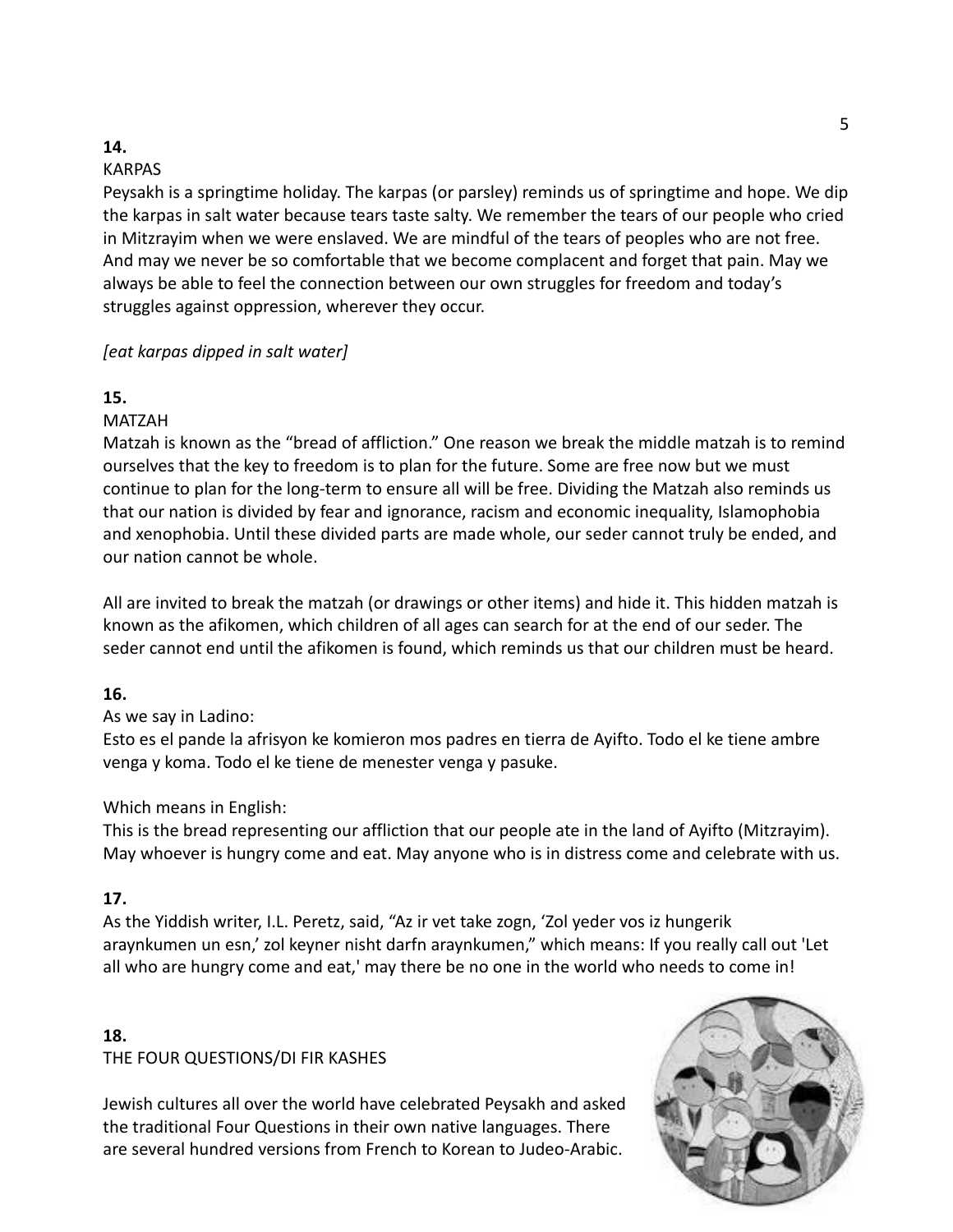In English: Why is this night different from all other nights? In Ladino: Kuanto fue demudada la noche la esta mas ke todas las noches?

#### **19.**

We invite the children to sing the traditional Four Questions. We ask and then answer these questions together tonight.

As we say in Hebrew: Mah nishtanah halailah hazeh mikol haleilot?

Sheb'chol haleilot anu ochlin chametz u'matzah. Halailah hazeh kulo matzah.

Sheb'chol haleilot anu ochlin she'ar yirakot. Halailah hazeh maror.

Sheb'chol haleilot ein anu matbilin afilu pa'am echat, Halailah hazeh sh'teh f'amim.

Sheb'chol haleilot anu ochlin bein yoshvin u'vin m'subin. Halailah hazeh kulanu m'subin.

#### **20.**

Which means in Yiddish: Ma nishtana halayle haze mikol haleloys? Farvos iz di dozike nakht fun peysakh andersh fun ale nekht fun a gants yor?

Shebekhol haleyloys Ale nekht esn mir say khomets say matse Ober halayle haze in der doziker nakht fun pesakh esn mir nor matse.

Shebekhol haleyloys Ale nekht esn mir kolerley grinsn Ober halayle haze in der doziker nakht fun pesakh moror Bloyz bitere kraytekher. Shebekhol haleyloys Ale nekht tunken mir ayn afile eyn mol oykh nisht Ober halayle haze in der doziker nakht fun pesakh tunken mir ayn tsvey mol.

Shebekhol haleyloys Ale nekht kenen mir esn say zitsndik glaykh say ongelent Ober halayle haze in der doziker nakht fun pesakh esn mir ale ongelent.

Ma nishtana halayle haze mikol haleloys? Farvos iz di dozike nakht fun peysakh andersh fun ale nekht fun a gants yor?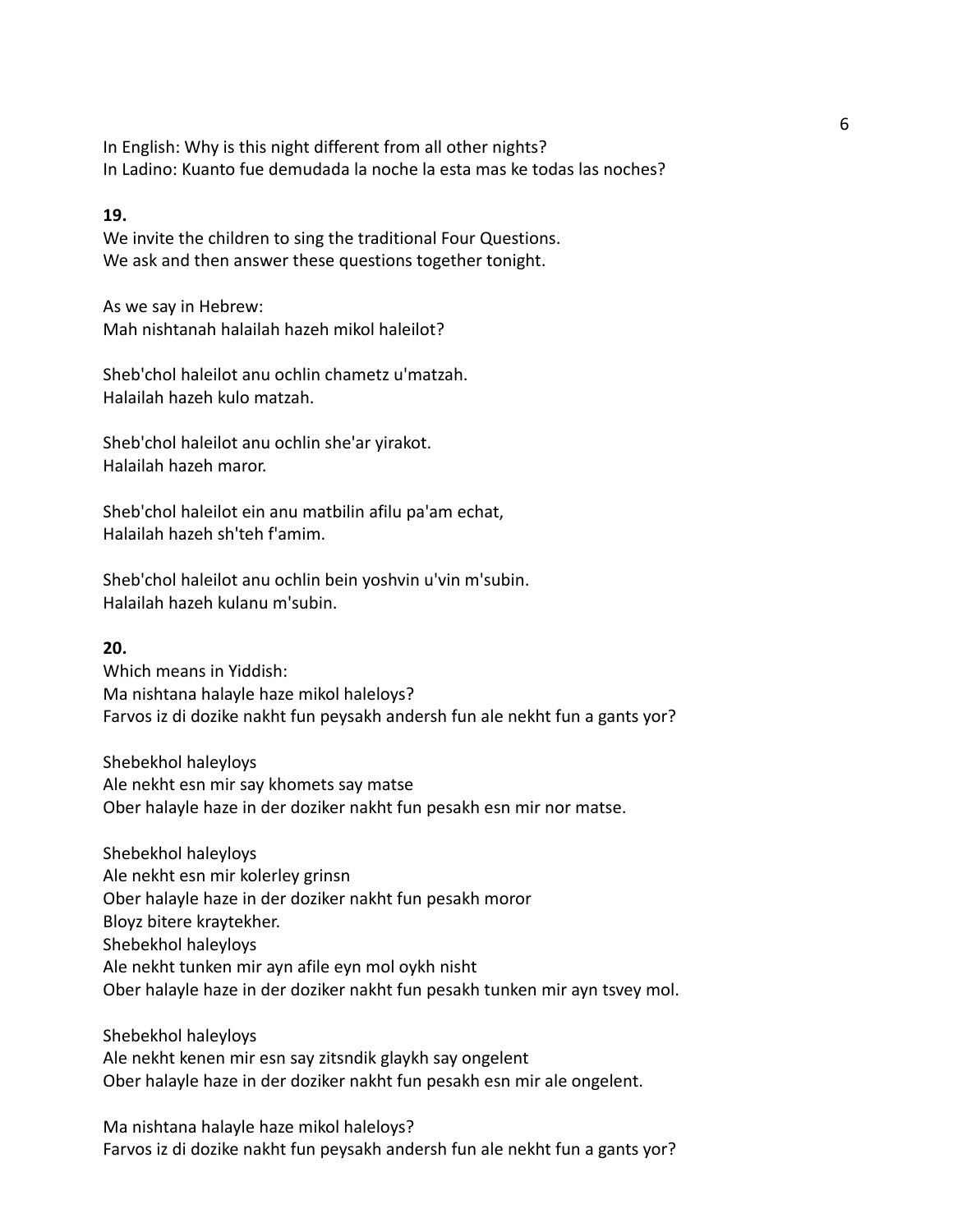I would like to answer the first traditional question.

#### **WHY DO WE EAT MATZAH?**

When Pharaoh let our ancestors go from Mitzrayim, they were forced to leave quickly. There was no time to let dough rise and bake it into bread for the journey. So they snatched up their dough and fled Pharaoh's army. The hot sun beating down on the dough as they carried it along with them baked it into a flat, unleavened bread, which they called matzah. That is why we eat matzah on Peysakh.

I would like to answer the second question.

#### **WHY DO WE EAT MOROR?**

Our ancestors were enslaved in Mitzrayim and their lives were made bitter. That is why we eat moror (horseradish or bitter greens) on Peysakh.

#### **22.**

I would like to answer the third question.

#### **WHY DO WE DIP HERBS TWICE?**

The first time, we dip the parsley in salt water because the parsley reminds us of the green that comes to life again in the springtime, and the salt water reminds us of the tears of the Jewish people before they became free. The second time, we dip the moror, the bitter herbs, in the sweet charoyses as a sign of hope; our ancestors were able to live with the bitterness of enslavement because it was sweetened by the hope of freedom.

Now I would like to answer the last question.

#### **WHY DO WE RECLINE?**

In ancient days, the enslaved were forced to eat quickly because their masters did not permit them to waste a single moment when they could be working. And so, the enslaved ate either standing up or squatting on the ground. At our Passover seder, we mark our freedom by eating while sitting or reclining.

*[When they composed the seder, the ancient rabbis adopted the custom of reclining from their Greek and Roman neighbors' symposia: banquets where teachers and students would recline to eat, drink, and talk. They learned from one another playfully and joyfully, relaxing to enjoy one another's company over a shared dinner table. The leisure to learn in convivial company exemplified for them the dignity of being free people. ]*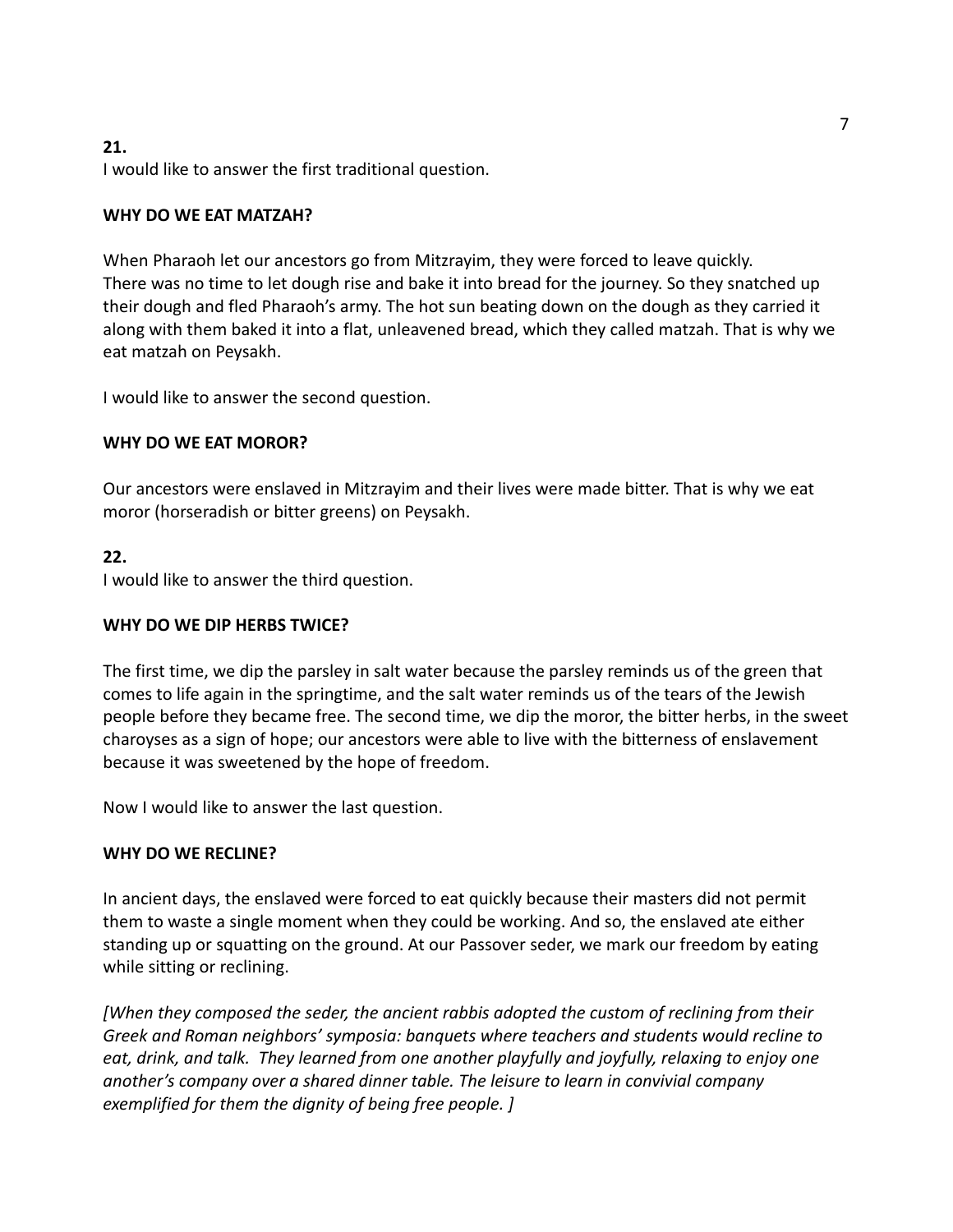Four questions, are there only four questions? There are countless questions. In the spirit of this holiday, we ask some of the other questions that burn in our hearts, written by Shule students.

- How can we work together to create sensible solutions for climate change?
- How can we welcome diversity in our community?
- How can we make our leaders representative of the people they serve?
- How can we work towards liberation for all people?

## **24.**

The symbols and the story of Passover reflect the struggles against injustice, both old and new. This is the story of Peysakh. Let us turn to our ancient tradition.

During a famine, Jews came to Mitzrayim. Their children multiplied and prospered. They held important positions and played an important role in the political, cultural, and economic life of the country. The old Pharaoh died, and there arose a new Pharaoh, who said: "Look! The Jewish people are too mighty for us." So Pharaoh put the Jews into labor gangs and set taskmasters over them with heavy loads. He enslaved them and treated them harshly.

## **25.**

In spite of the many cruel decrees of Pharaoh, the Jewish people continued to live and grow strong. Pharaoh now hit on a new and more terrible plan. He commanded the Jewish midwives to kill every boy born to a Jewish family. They refused to comply. Two of the heroic defiant midwives, Shifra and Puah, helped a son to be born into the house of Levi, to Yocheved and her husband Amram. Yocheved, frightened by Pharaoh's law, hid her son in a basket and placed it on the River Nile.

## **26.**

[SONG] **Oyfn Nil** *(On the Nile) (lyrics by Avrom Reisen; music by Mikhl Gelbart)*

Shvimt dos kestl oyfn taykh, oyfn groysn nil Shvimt dos kestl ruik glaykh, shvimt dos kestl shtil. Un di khvalyes geyen shtil, geyen tzart un lind Vi zey voltn hitn zikh ton shlekhts dem kind. Shvimt dos kestl…. O, di khvalyes zaynen dokh nit vi pare shlekht Nit dertrinken veln zey, dem bafrayer fun di knekht. *The little basket floats on the river, on the Nile The little basket floats quietly and steadily still. And wavelets move along so gently and so mild As if to keep from doing harm to the little child. The wavelets are surely not as cruel as Pharaoh And surely they would not drown the freer of the enslaved.*

8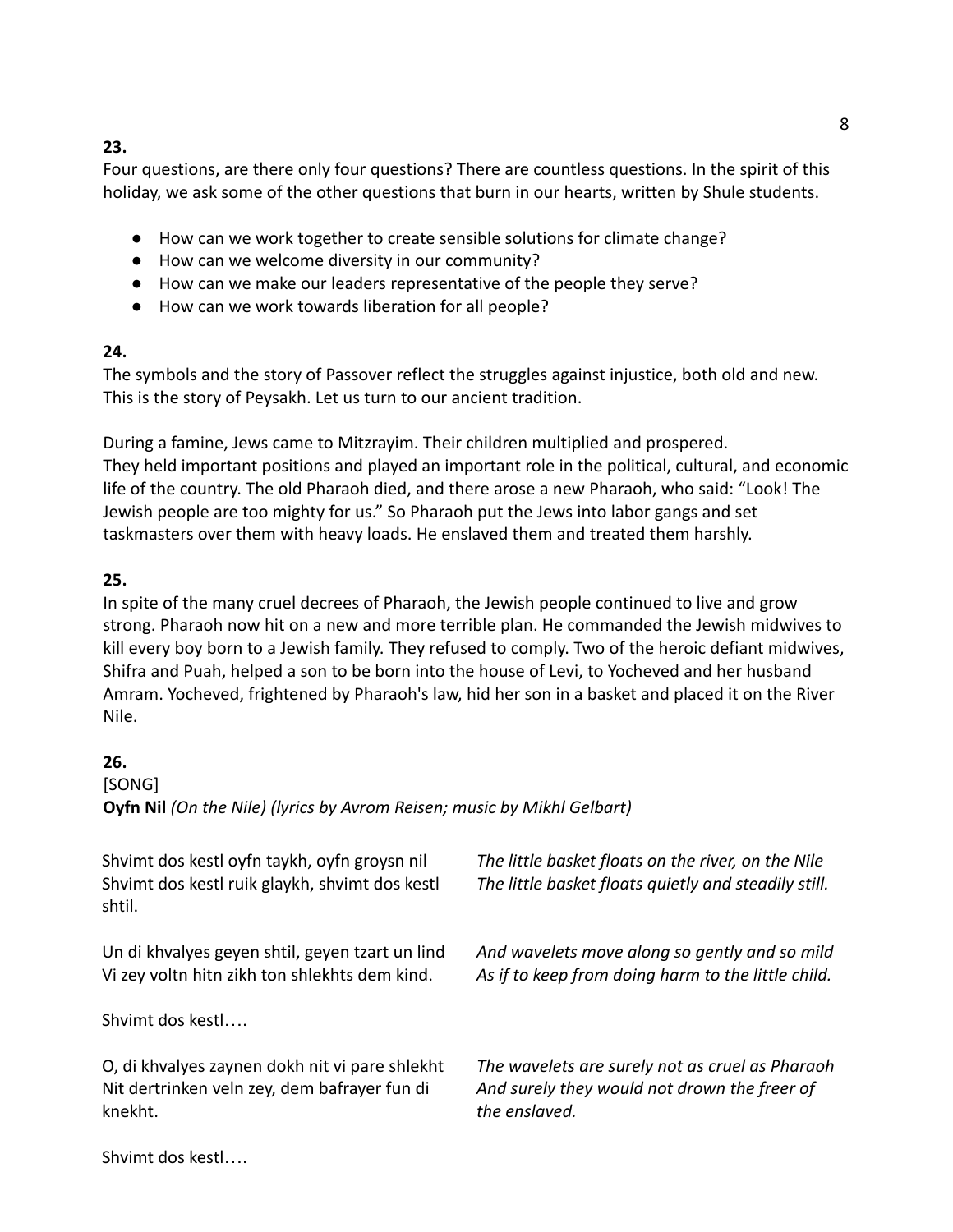Pharaoh's daughter rescued the baby. The baby's sister, Miriam, who was hiding in the bulrush plants, offered to find a woman to nurse him. She ran to get Yocheved, the baby's mother. So Moses, Moyshe, which means, "drawn from the water," was raised by his own mother, his sister, and the Pharaoh's daughter.

He grew up as a prince yet aware that he was Jewish. One day he tried to stop a taskmaster from beating an enslaved Jew. Moses hit the taskmaster and accidentally killed him. He was forced to flee the palace. The story goes that one day he saw a bush that was on fire and yet alive and green. Moses saw this as a sign that he must rescue the Jewish people from enslavement. Perhaps the burning bush was the light of freedom shining in his eyes. Some say that Moses was the first community organizer, helping Jews see their treatment as unjust and leading them in a fight against oppression and an escape to freedom, building a sense of unity and peoplehood.

#### **28.**

The story says that ten plagues ravished Mitzrayim, and then Pharaoh finally agreed to let the Jews leave. Soon after, however, Pharaoh had a change of heart and mobilized his soldiers to recapture the Jews, who were now on the shores of the Red Sea. The Jews looked back and saw Pharaoh's army approaching. The only way out was to jump into the sea before them. According to the book of Exodus, the sea parted, creating a path.

Legend has it that the waters did not divide until one man, Nachshon, walked into the sea. As he walked in, the water rose above his ankles, above his knees, above his waist, above his shoulders, above his mouth and nose - and he kept walking forward. In doing so he acted as a free person ready to take the ultimate risk for his freedom, and only then did the waters of the Red Sea part for the Jews to walk through.

**29.** [SONG] **What's That I Hear** *(Phil Ochs)*

What's that I hear now ringing in my ear, I've heard that sound before, What's that I hear now ringing in my ear, I hear it more and more.

It's the sound of freedom calling, Ringing up to the sky, It's the sound of the old ways falling, You can hear it if you try, You can hear it if you try.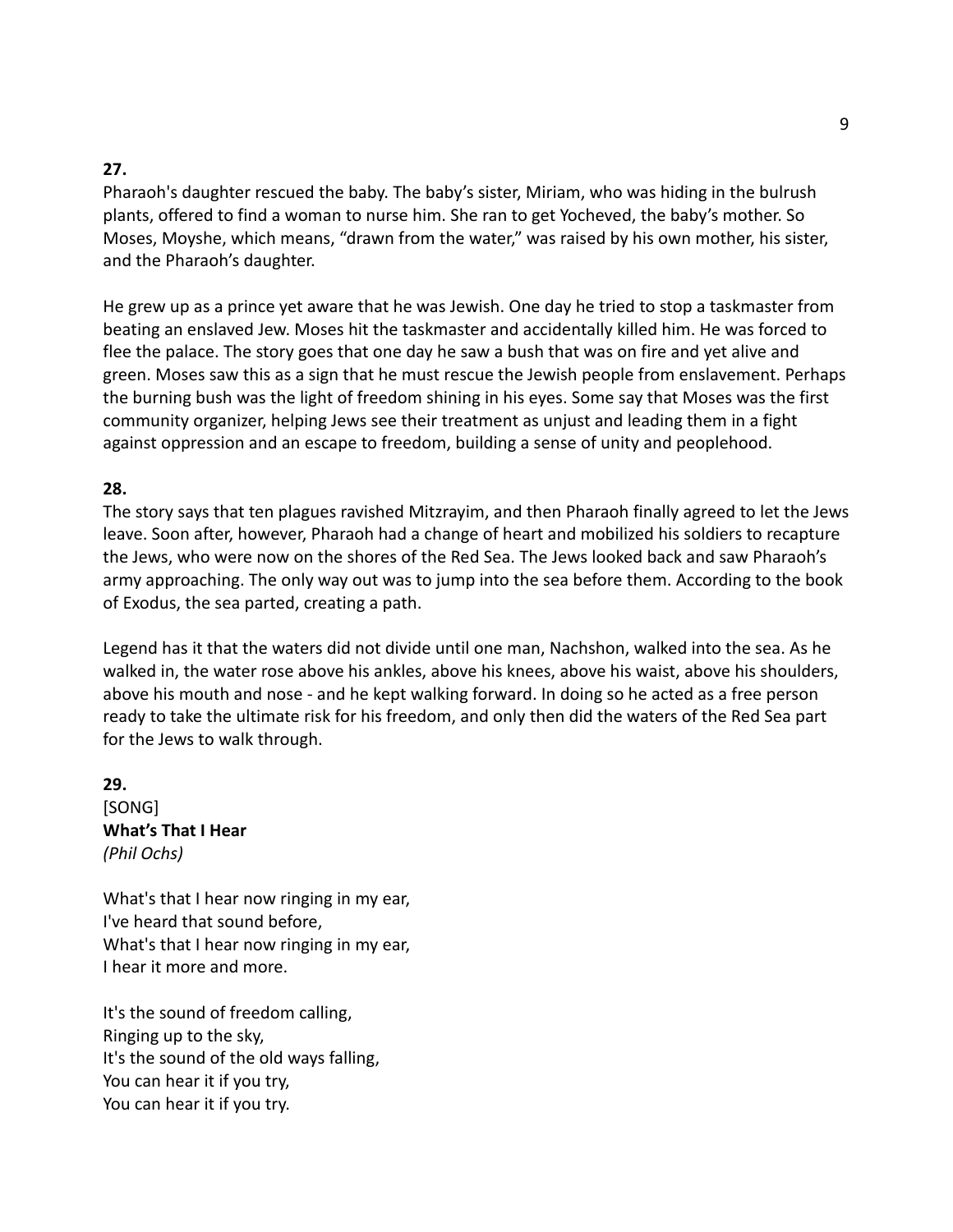What's that I see now shining in my eyes, I've seen that light before, What's that I see now shining in my eyes, I see it more and more.

It's the light of freedom shining, Shining up to the sky, It's the light of the old ways a-dying, You can see it if you try, You can see it if you try.

What's that I feel now beating in my heart, I've felt that beat before, What's that I feel now beating in my heart, I feel it more and more.

It's the rumble of freedom calling, Climbing up to the sky, It's the rumble of the old ways a falling, You can feel it if you try, You can feel it if you try.

#### **30.**

When the Jewish people had crossed the Red Sea, the waters flowed back together, catching the army of Mitzrayim and drowning them. The Jews' joy at escaping enslavement was not complete because they saw the suffering of others.

A full cup of wine is a symbol of joy. We acknowledge the suffering of the people of Mitzrayim by dipping a spoon into our cup and removing a drop of wine, one for each of the ten plagues. *[refill cups]*

## *[all dip and recite]*

Dahm-Blood, Tz'fardaya-Frogs, Kinim-Lice, Arov-Beasts, Dever-Cattle Disease, Sh'chin-Boils, Barad-Hail, Arbeh-Locusts, Choshech-Darkness, Makat B'chorot-Plague on the Firstborn.

#### **31.**

Today the world is far from being free. Each drop of wine is hope and prayer for *a besere velt*, a better world for all. Let us dip again and recite ten modern plagues, written by the Vov sixth grade Shule class.

## *[all recite]*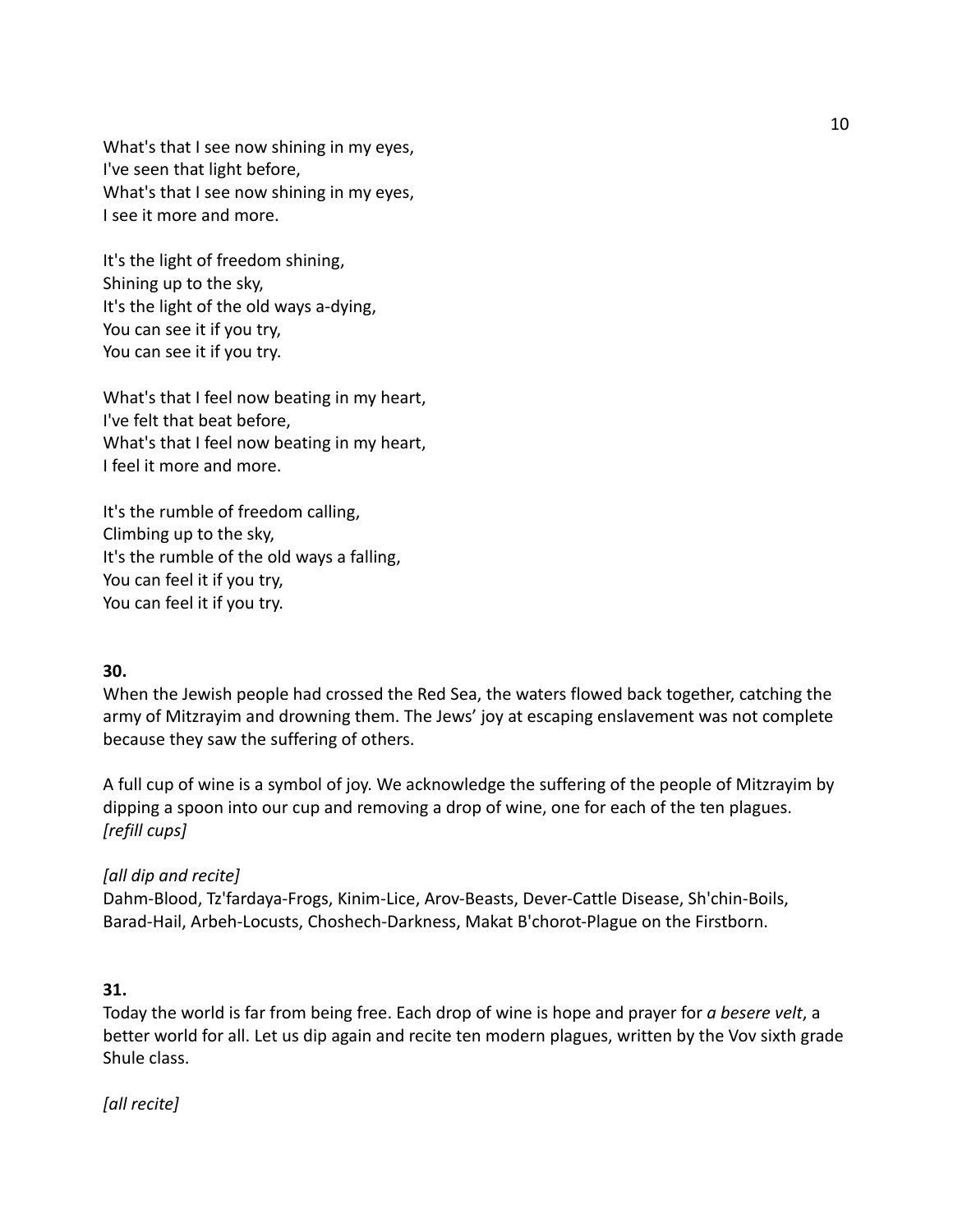- ❖ COVID-19
- ❖ Racism
- ❖ Homophobia
- ❖ Transphobia
- ❖ Lack of healthcare mental and physical
- ❖ War / violence
- ❖ Food Insecurity
- ❖ Inequality
- ❖ Hate / Stereotyping / Scapegoating
- ❖ Climate Change

Even in times of difficulty, the seder reminds us there is still much to do. We have a vision, we take it to heart, and we work hard to make it happen. What miracles and accomplishments would be sufficient in today's world for us to be truly satisfied, to create *a besere velt*, a better world?

At the end of each line, we invite you to say "DAYENU!" which means: It would have been enough!

When all the workers of the world have enough jobs and money, enjoy safe, healthy, and secure working conditions, and can take pride in their work . . . Dayenu!

When the air, water, fellow creatures, and beautiful earth are protected for the benefit and enjoyment of all, and given priority over development for the sake of profit . . . Dayenu!

When people of all ages, genders, sexual orientations, races, abilities, religions, cultures, and nations respect and appreciate one another . . . Dayenu!

## **33.**

When all children grow up in freedom, without hunger, and with the love and support needed to realize their full potential . . . Dayenu!

When food, shelter, and health care are accepted as human rights and are available to all . . . Dayenu!

When all who seek welcome in this country are welcomed . . . Dayenu!

When we open our hearts, no less our homes, to every refugee around the world until there are no more refugees…Dayenu!

## **34.**

When we dismantle white supremacy in our institutions, neighborhoods, homes, and hearts.... Dayenu!

When young people's lives matter more than guns…. Dayenu!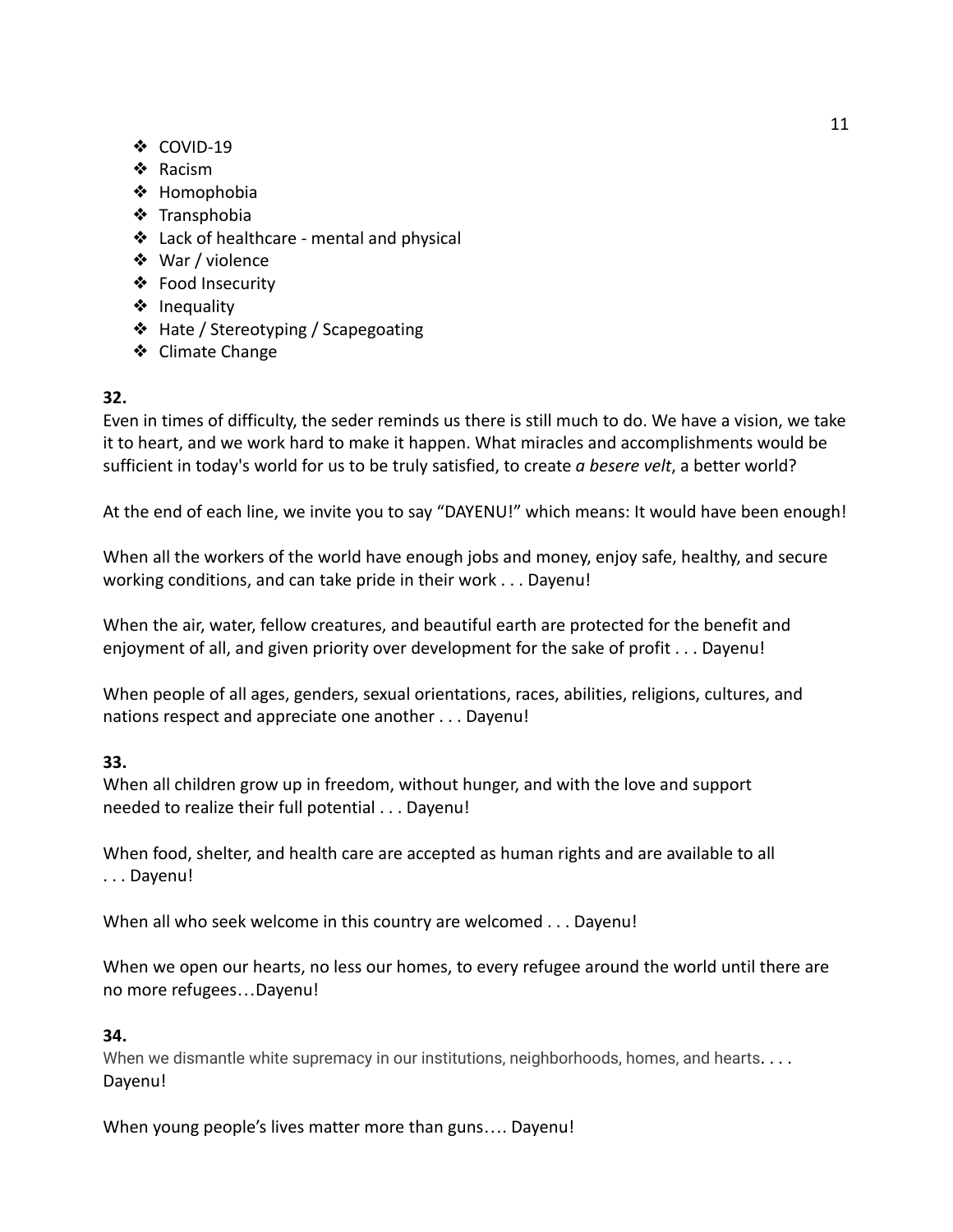When the health of our teachers, food service, and retail workers are valued more than corporate profits and political posturing... Dayenu!

If today each person could say, this year I worked as hard as I could toward collective action in response to collective injustice. . . . Dayenu, Dayenu!

#### **35.**

[SONG] **Dayenu** *(It Would Have Been Enough) (composer unknown)*

| Eeloo hotzee hotzee anoo<br>Hotzee anoo mimitzraim<br>Hotzee anoo mimitzraim                 | If God had only taken us out of Mitzrayim,                                                                                |
|----------------------------------------------------------------------------------------------|---------------------------------------------------------------------------------------------------------------------------|
| DAYFNU                                                                                       | It would have been enough.                                                                                                |
| Eeloo natan natan lanu<br>Natan lanu et ha Shabat<br>Natan lanu et ha Shabat                 | If God had only given us the Sabbath,                                                                                     |
| DAYFNU                                                                                       | It would have been enough.                                                                                                |
| Volt kayn seyder nit gevezn<br>Kayn hagode nit gevezn<br>Ober kneydlekh yo gevezn<br>DAYFYNU | If there were no seder,<br>If there were no Haggadah,<br>But if there had been matzo balls!<br>It would have been enough. |

## **36.**

What does this mean, "It would have been enough?" Surely no one of these things would indeed have been enough for us. Dayenu means to celebrate each step toward freedom as if it were enough, then to start out on the next step. It means that if we reject each step because it is not the whole liberation, we will never be able to achieve the whole liberation. It means to sing each verse as if it were the whole thing — and then sing the next verse.

## **37.**

On each table is a seder plate that holds a set of symbolic foods.

*[hold up the symbol as it is discussed]*

#### **MATZAH**

This is matzah, the bread of liberation, of rebellion, that our foremothers baked and ate in a time when they had to be organizing more and cooking less.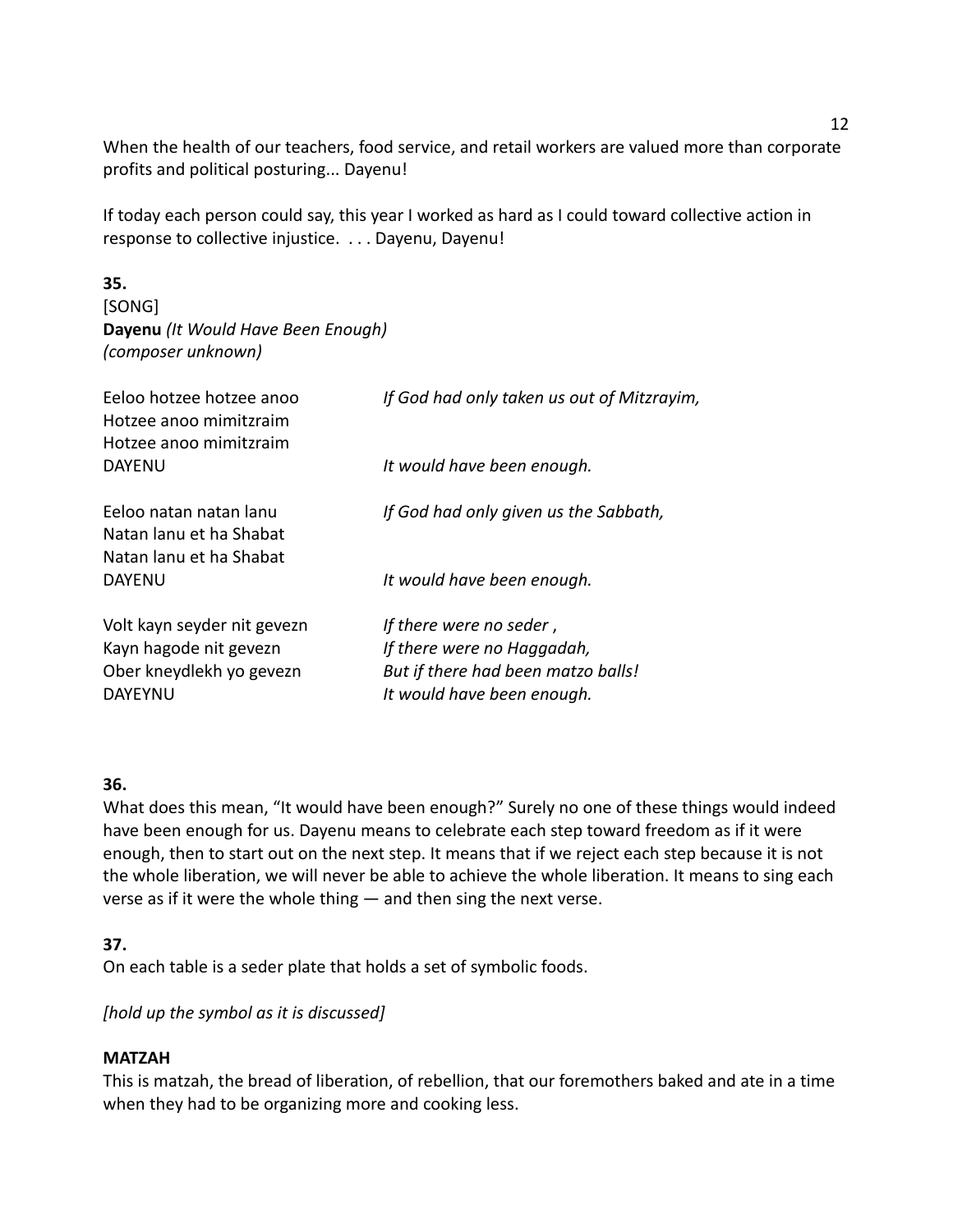

#### **EGGS**

The eggs are a symbol of springtime, fertility, and the giving of life. We are reminded of Pharaoh's threat to kill newborn Jewish babies, and of the courageous midwives who refused to carry out his orders. The egg also tells us, "The longer things are in hot water, the tougher they become." We dip the eggs in salt water to taste the tears that accompany birth and death in times of enslavement and freedom.

**38.**



#### **PASCHAL LAMB**

Tradition directs us to hold up a roasted lamb bone (z'roa), to recall the Passover story of the doorposts of Jewish homes in Mitzrayim marked with the blood of the sacrificed animals so that the angel of death would "pass over" and not take the first-born Jewish children. You can also use a beet to represent the blood and a model or drawing of a lamb bone to represent the lamb, so that no animals are in fact sacrificed for our seder plates, but the ancient symbol of that first Passover is retained.

In this way we affirm our ancient traditions while acknowledging ethical and ecological concerns about the eating of meat.

#### **MOROR**

The bitter herbs symbolize the bitterness of enslavement.

#### **SALT WATER**

This represents the tears of our ancestors in enslavement.

#### **39.**

#### **CHAROYSES**

Charoyses is a sweet mixture of fruit and nuts, with variations around the world, such as apples, nuts, wine, and spices; dates, figs, apricots, and prunes; or oranges, peanuts, and bananas. In all cases, it symbolizes the mortar that our ancestors used to build pyramids. The sweet taste of the charoyses also reminds us that even in the bitterest times of enslavement, our people have always remembered the sweet taste of freedom.

#### **KARPAS**

The parsley and the salt water remind us that both the tender greens of the earth and the salt of the sea are joined together to sustain life.

#### **40.**

#### **ORANGE**

One of the gifts of our tradition is that we are able to interpret and expand the customs that have been handed down to us. One modern custom is the addition of an orange on the seder plate. Scholar Susannah Heschel began putting an orange on her seder plate to symbolize the fruitfulness that LGBTQ people bring to the Jewish community.

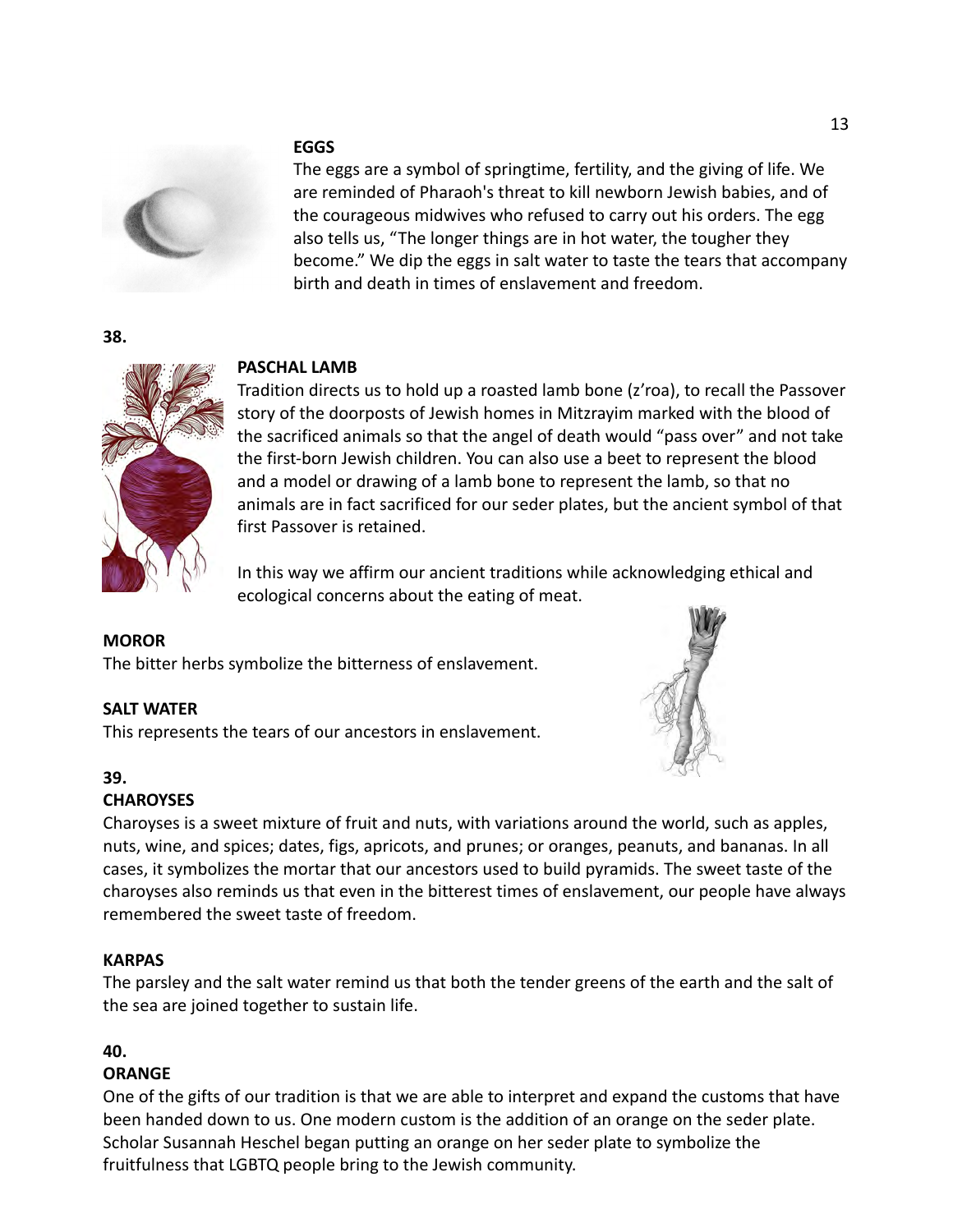And there are those who add:

We left Mitzrayim as enslaved and were reborn as a free people. So we bring to the seder plate a fruit that carries, within itself, the seeds of its own rebirth.

## **OLIVE**

We add the olive to our seder plate to bring to mind the olive branch, which has long been a symbol of peace, and to remember the olive tree that evokes an ancient past, shared by generations, tied to the ritual of harvest and to the traditions of preparing and sharing food with family and friends. The olive reminds us of the heartbreak of the Israeli occupation of Palestinian territories and the massive uprooting of centuries-old Palestinian olive trees. At the same time, we are reminded of the olive branch as a sign of hope and an enduring future dating back to the time of Noah, the receding flood waters, and the beginning of a new life.

## **41.**

*[pour second cup of wine] [all]* As we say in Hebrew: Borukh ato adonoy eloheynu melekh ha-olom, borey pri hagofen.

## **42.**

*[all]* As we say in Ladino:

Sigun la tradision de muestro puevlo dizimos, kon djoya, grasias ke podemos kontinuar bevir poko de vino endjuntos.

## **43.**

*[all]*

As we say in Yiddish:

Mit dem tsveytn glezl vayn, freyen mir zikh mit di breyte aliansn fun kehiles vos arbetn tsuzamen tsu makhn a sof tsu struktureln diskriminatsye.

Which means in English:

With the second cup of wine, we celebrate the broad coalitions of community organizations working together to eradicate structural discrimination in all its forms. *[drink the wine]*

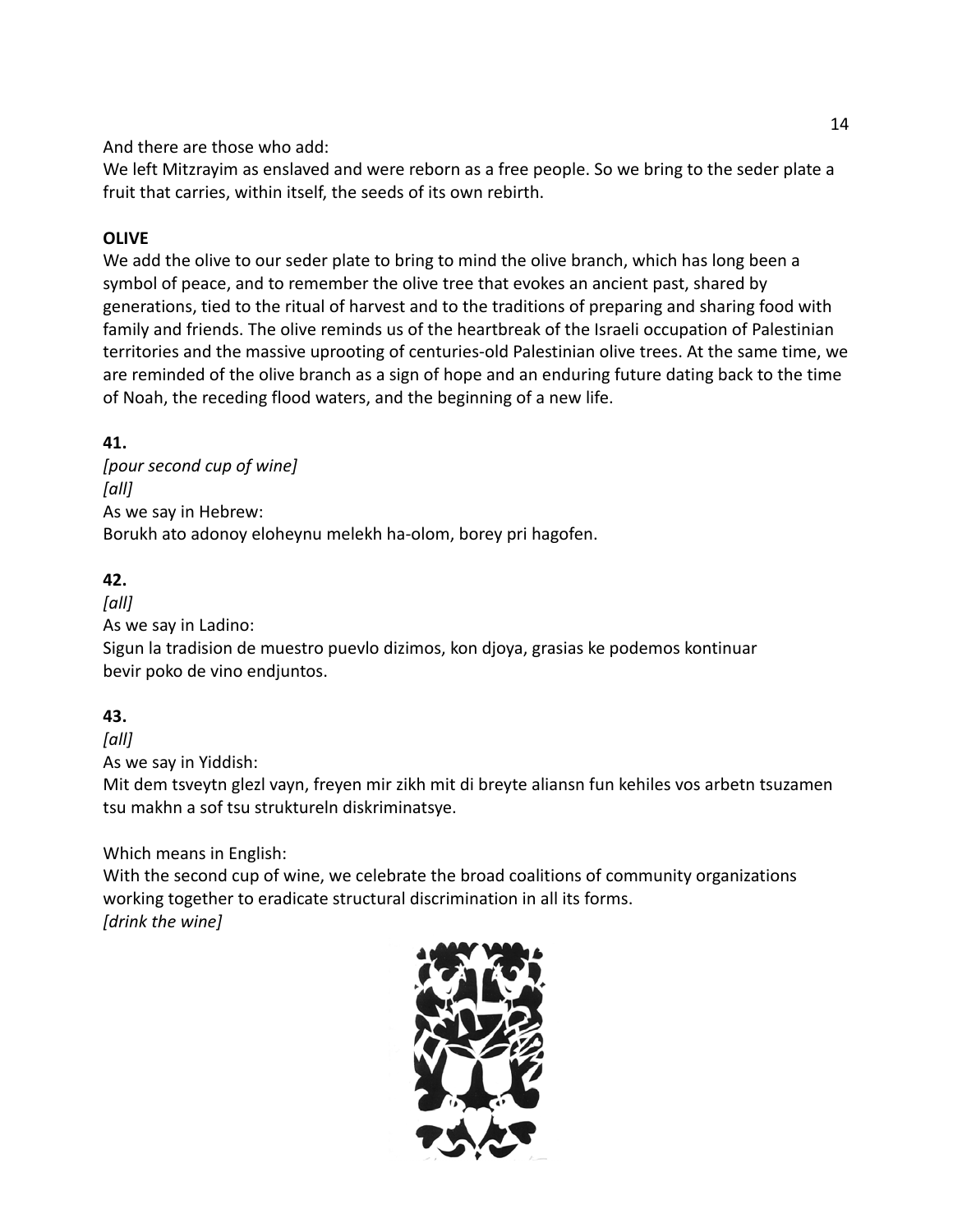We eat the sweet charoyses and bitter moror together to remember the sweetness of freedom and the bitterness of enslavement. As we eat them, we sweeten our awareness that life in the real world is a "sandwich" of bitter and sweet.

#### *[eat piece of matzah with charoyses and moror (horseradish)]*

The biblical patriarch Abraham is traditionally considered the father of both Judaism and Islam—Judaism through Abraham's son Isaac, and Islam through Abraham's son Ishmael. Our roots are the same. As we seek peace in the Middle East, let us remember that Jews and Muslims are cousins.

#### **45.**

## [SONG] **Better Times Will Come**

*(Janis Ian; Yiddish lyrics by Linda Gritz)*

Better times, better times will come. Better times, better times will come. When this world learns to live as one, Oh, better times will come.

Kumen vet, kumen vet di tsayt, Kumen vet, kumen vet di tsayt, Ven di velt vet fareynikt zayn, O, kumen vet di tsayt.

Lomir shafn a velt on a shrek Ful mit freyd un libshaft on an ek, Harmonye un haskome, Nito mer keyn milkhome, O, kumen vet di tsayt.

Kumen vet, kumen vet di tsayt, Kumen vet, kumen vet di tsayt, Ven di velt vet fareynikt zayn, O, kumen vet di tsayt.

When we greet each dawn without fear, knowing loved ones soon will be near, When the winds of war cannot blow any more, Oh, better times will come.

*The time will come, The time will come, When the world will be as one, Oh, the time will come.*

*Let's create a world without fear, Full of joy and love without end, Harmony and accord, No more war, Oh, the time will come.*

*The time will come, The time will come, When the world will be as one, Oh, the time will come.*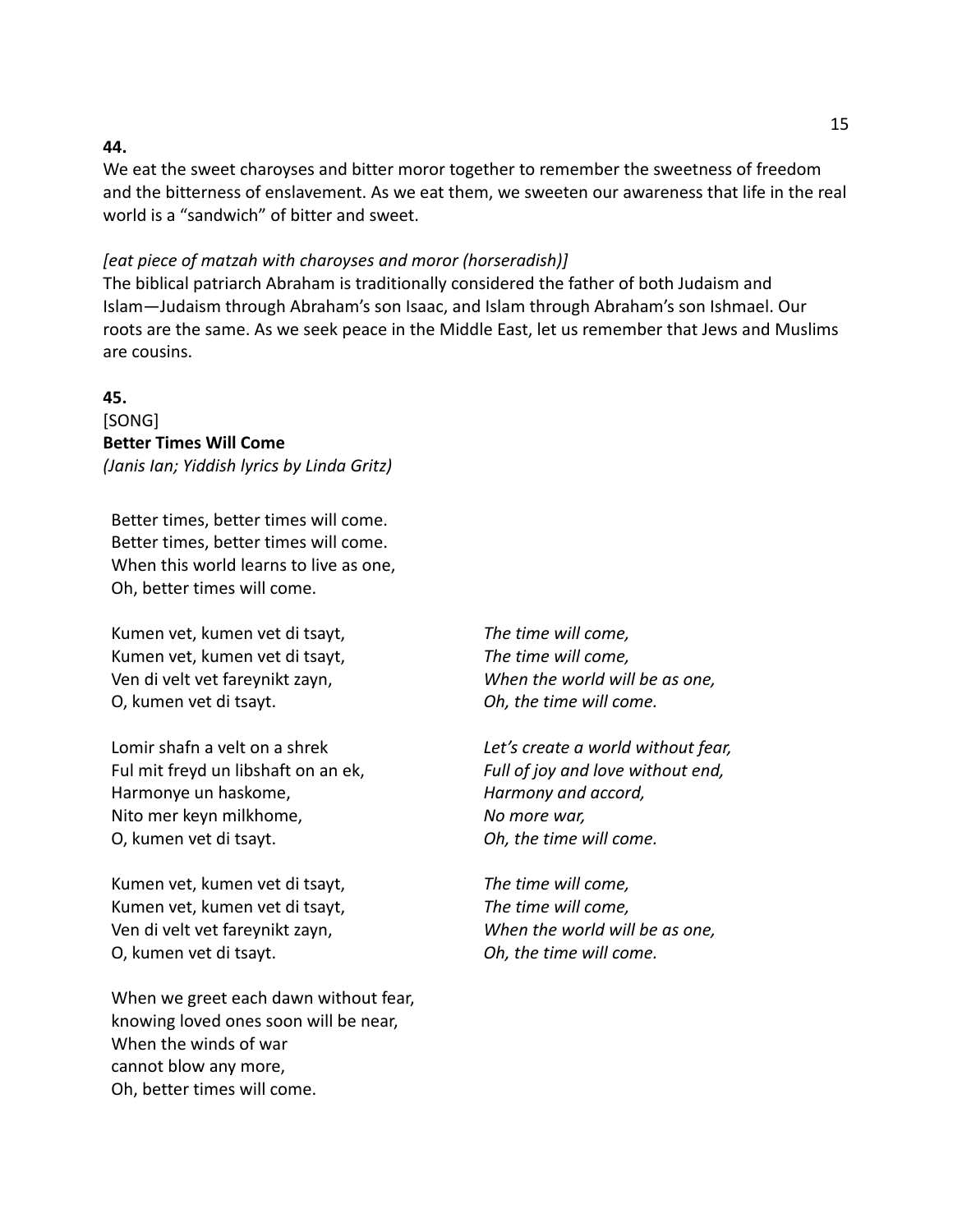Better times, better times will come. Better times, better times will come. When this world learns to live as one, Oh, better times will come.

Though we live each day as our last, we know someday soon it will pass. We will dance, we will sing in that never-ending spring, Oh, better times will come.

Better times, better times will come. Better times, better times will come. When this world learns to live as one, Oh, better times will come.

Af undz're teg vet kumen a sof, Naye doyres vaksn, blien uf, Tantsn un zingen In an eybikn friling, O, kumen vet di tsayt.

Kumen vet, kumen vet di tsayt, Kumen vet, kumen vet di tsayt, Ven di velt vet fareynikt zayn, O, kumen vet di tsayt.

*An end will come to our days, New generations grow and bloom, Dancing and singing In a never-ending spring, Oh, the time will come.*

*The time will come, The time will come, When the world will be as one, Oh, the time will come.*

#### **46.**

#### **Passover, 1943, The Warsaw Ghetto Uprising**

The first night of Passover, April 19, 1943, is a historic date in modern Jewish history, the start of the Warsaw Ghetto Uprising. The Nazis had planned to liquidate the Ghetto as a birthday present for Hitler — a Judenrein Warsaw — a Warsaw empty of Jews.

But the Jews knew of their plans and were prepared. They resisted. They fought back. Unable to take the Ghetto by military force, the desperate Germans destroyed it, brick by brick.

With the Warsaw Ghetto in flames, the fighters turned to guerilla activity. They lived in underground bunkers, fought from the sewers, and struggled on amid the charred rubble of the Ghetto.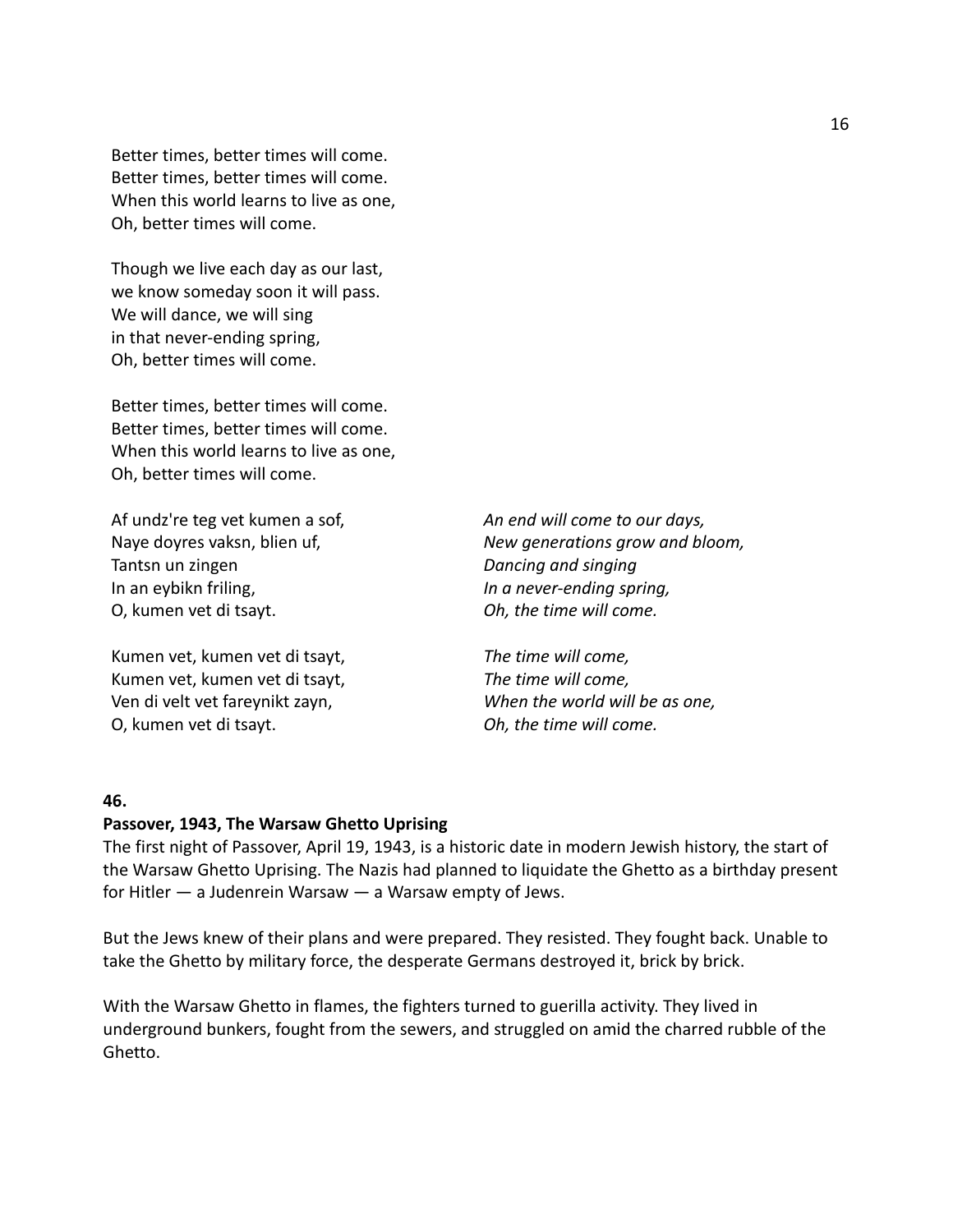On May 16<sup>th</sup>, the Germans announced that the fighting was over and that "the Jewish quarter of Warsaw no longer exists." But there were still hundreds of Jews in the subterranean bunkers of the Ghetto, which was now a heap of ruins. It took Hitler longer to subdue the Jews of Warsaw than to conquer all of Czechoslovakia and Poland.

It is fitting that at our seder we remember and pay homage to those who gave their lives for our honor and freedom.

## **48.**

Because we have so few names of the Jewish women in our history, tonight we will also honor the memory of our unknown brave sisters, those who fought so courageously against the Nazi horrors. We remember Hannah Senesh and Haviva Reik, who parachuted behind enemy lines in Hungary and Slovakia to organize resistance and rescue Jews. We remember Vladka Meed, Chaika and Frumka Plotnitski, who served as couriers and smuggled arms for the ghetto fighters.

We remember Helene Moszkiewiez who worked with the Belgian resistance from inside the Gestapo. We remember Rosa Robota, who organized the smuggling of dynamite to blow up a crematorium in Auschwitz. We remember Chaika Grossman, Gusta Drenger, Zivia Lubetkin, Gisi Fleishman, Tosia Altman, Zofia Yamaika, Niuta Teitelboim. Their willingness to sacrifice their lives for their people shines through the words of Hannah Senesh, written shortly before her execution:

*[all]* Blessed is the match consumed in kindling flame, Blessed is the flame that burns in the secret fastness of the heart, Blessed is the heart with the strength to stop beating for honor's sake, Blessed is the match consumed in kindling flame.

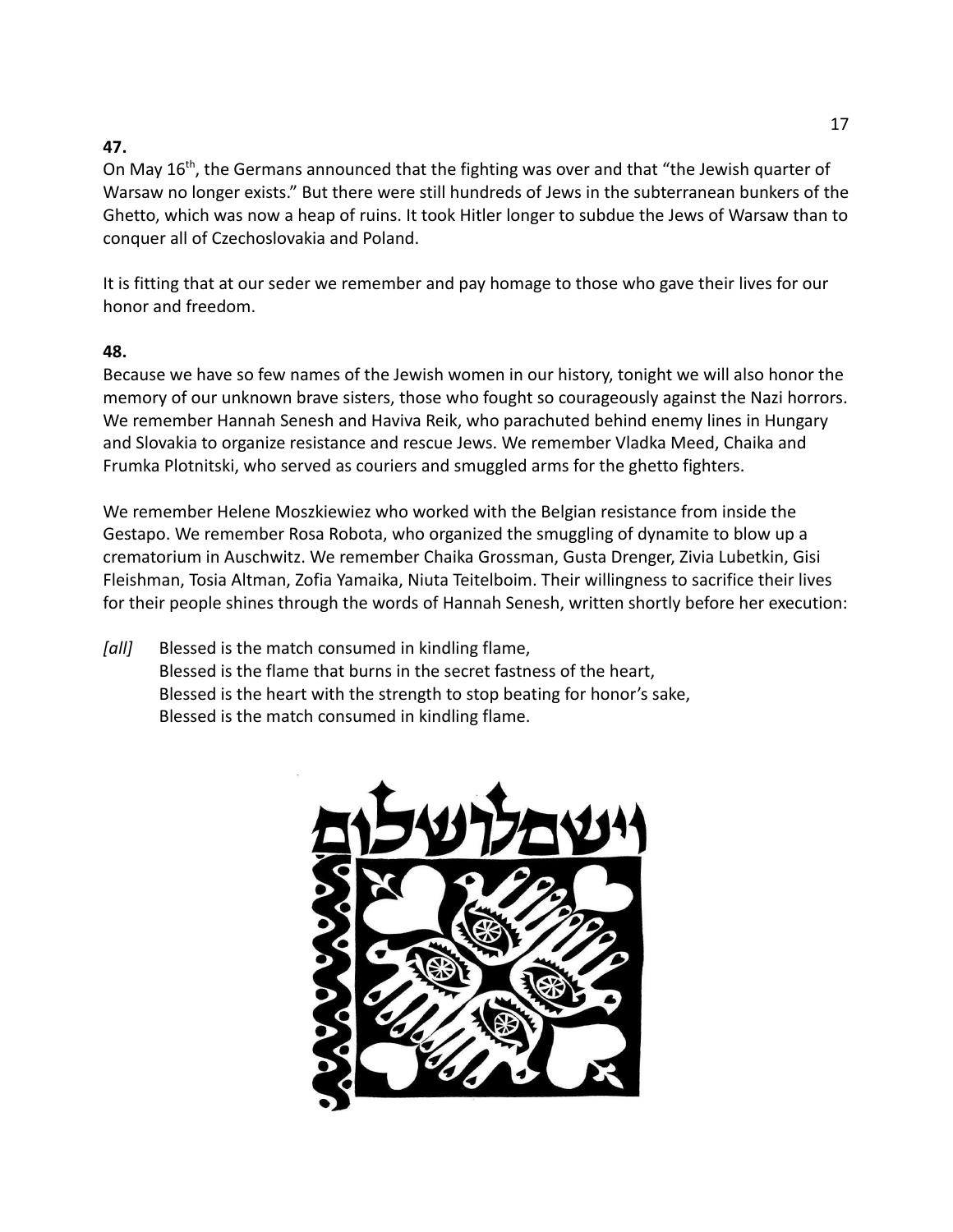Irena Klepfisz, a child survivor whose father fought and died in the Warsaw Ghetto Uprising, wrote:

I have concluded that one way to pay tribute to those we loved who struggled, resisted, and died is to hold on to their vision and their fierce outrage at the destruction of the ordinary life of their people. It is this outrage we need to keep alive in our daily life and apply it to all situations, whether they involve Jews or non-Jews: the hysteria of a mother grieving for the teenager who has been shot; humiliation of a people whose culture is alien and deemed inferior; a people living under military rule. Because of our experience, we recognize these evils as obstacles to peace. At those moments of recognition, we feel the outrage that inspired the Jews of the Warsaw Ghetto and allow it to guide us in present struggles.

## **50.**

#### **A Litany for Those Not Ready for Healing**

*(Dr. Yolanda Pierce; excerpted and adapted)*

Let us not rush to the language of healing, before understanding the fullness of the injury and the depth of the wound.

Let us not rush to offer a bandaid, when the gaping wound requires surgery and complete reconstruction.

Let us not speak of reconciliation without speaking of reparations and restoration, or how we can repair the breach and how we can restore the loss.

Let us not rush past the loss of this mother's child, this father's child…someone's beloved son. Let us not value property over people; let us not protect material objects while human lives hang in the balance.

Let us not be afraid to sit with the ugliness, the messiness, and the pain that is life in community together.

Let us not offer clichés to the grieving, those whose hearts are being torn asunder.

Instead…

Let us mourn black and brown men and women, those killed extrajudicially every 28 hours. Let us lament the loss of a teenager, dead at the hands of a police officer who described him as a demon.

Let us weep at a criminal justice system, which is neither blind nor just.

Let us call for the mourning men and the wailing women, those willing to rend their garments of privilege and ease, and sit in the ashes of this nation's original sin. Let us be silent when we don't know what to say.

Let us be humble and listen to the pain, rage, and grief pouring from the lips of our neighbors and friends.

Let us decrease, so that our brothers and sisters who live on the underside of history may increase.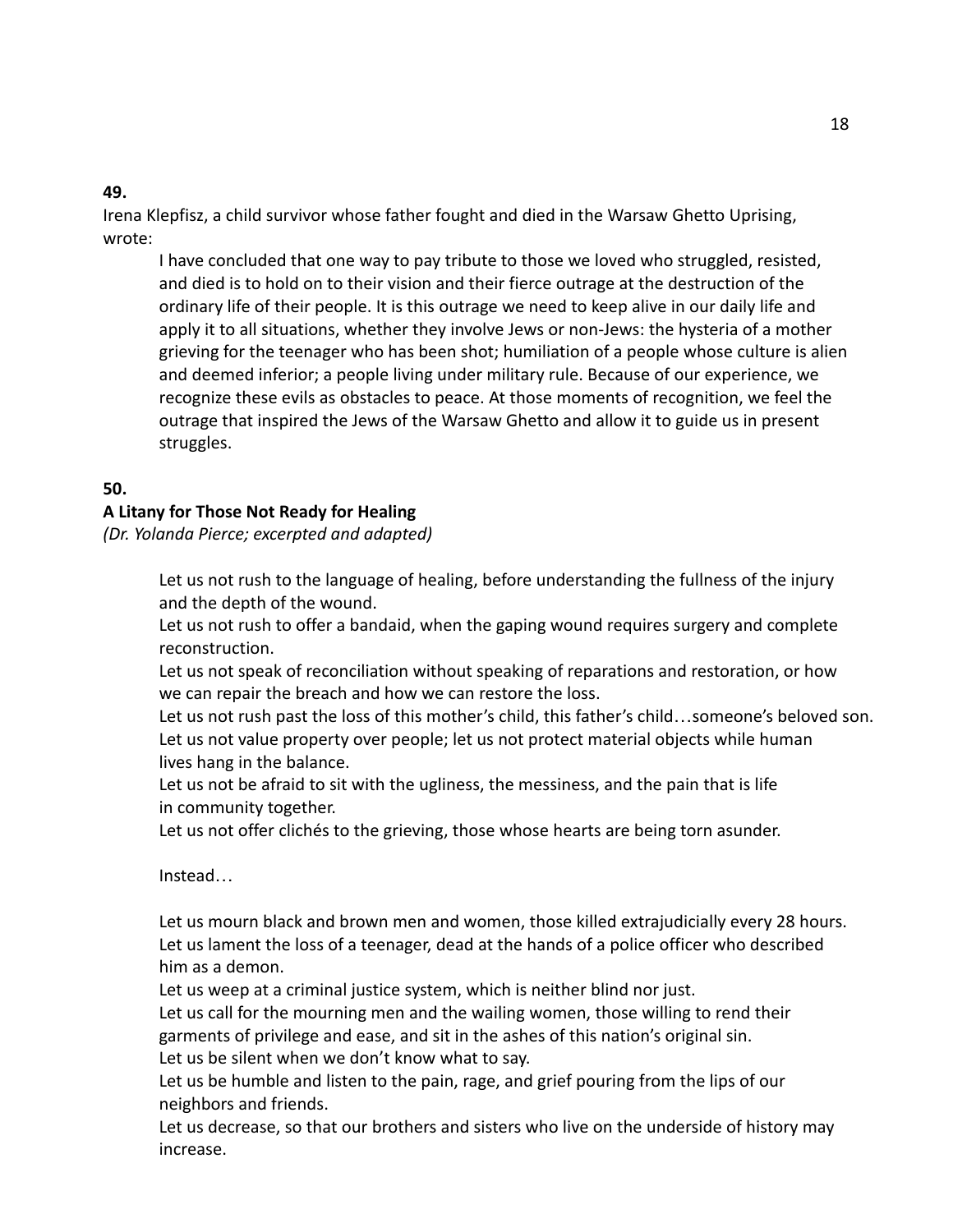Let us listen to the shattering glass and let us smell the purifying fires, for it is the language of the unheard.

May I see my own complicity in injustice.

May I feel regret for my indifference.

May I be forgiven when I have remained silent.

May I be equipped with a zeal for righteousness.

May I never grow accustomed or acclimated to unrighteousness.

## **51.**

We recognize that those of us who are white benefit from and are complicit in the oppressive policies that uphold white supremacy; and hence, here and now, our place in the Passover story is complex and uncomfortable. From this complex and uncomfortable place, we commit ourselves to the work of teshuvah and reparations.

All the world is a very narrow bridge, and the most important thing is not to be overwhelmed by fear.

--Reb Nachman of Breslov

*[As we said earlier, "Mitzrayim" means "the narrow place" in Hebrew]*

## **52.**

[SONG] **Gesher Tzar Me'od** *(Narrow Bridge)* Kol ha'olam kulo gesher tzar me'od, veha'ikar lo le'fached klal.

*(All the world is a very narrow bridge, and the main thing is to have no fear at all.)*

#### **53.** *[pour third cup of wine]*

*[all]* As we say in Hebrew: Borukh ato adonoy eloheynu melekh ha-olom, borey pri hagofen.

## **54.**

## *[all]*

As we say in Ladino:

Sigun la tradision de muestro puevlo dizimos, kon djoya, grasias ke podemos kontinuar bevir poko de vino endjuntos.

## **55.**

*[all]* As we say in Yiddish: Mit dem dritn glezl vayn, lomir gedenken undzer eygene tife ibergegebnkayt in gerangl kegn rasizm.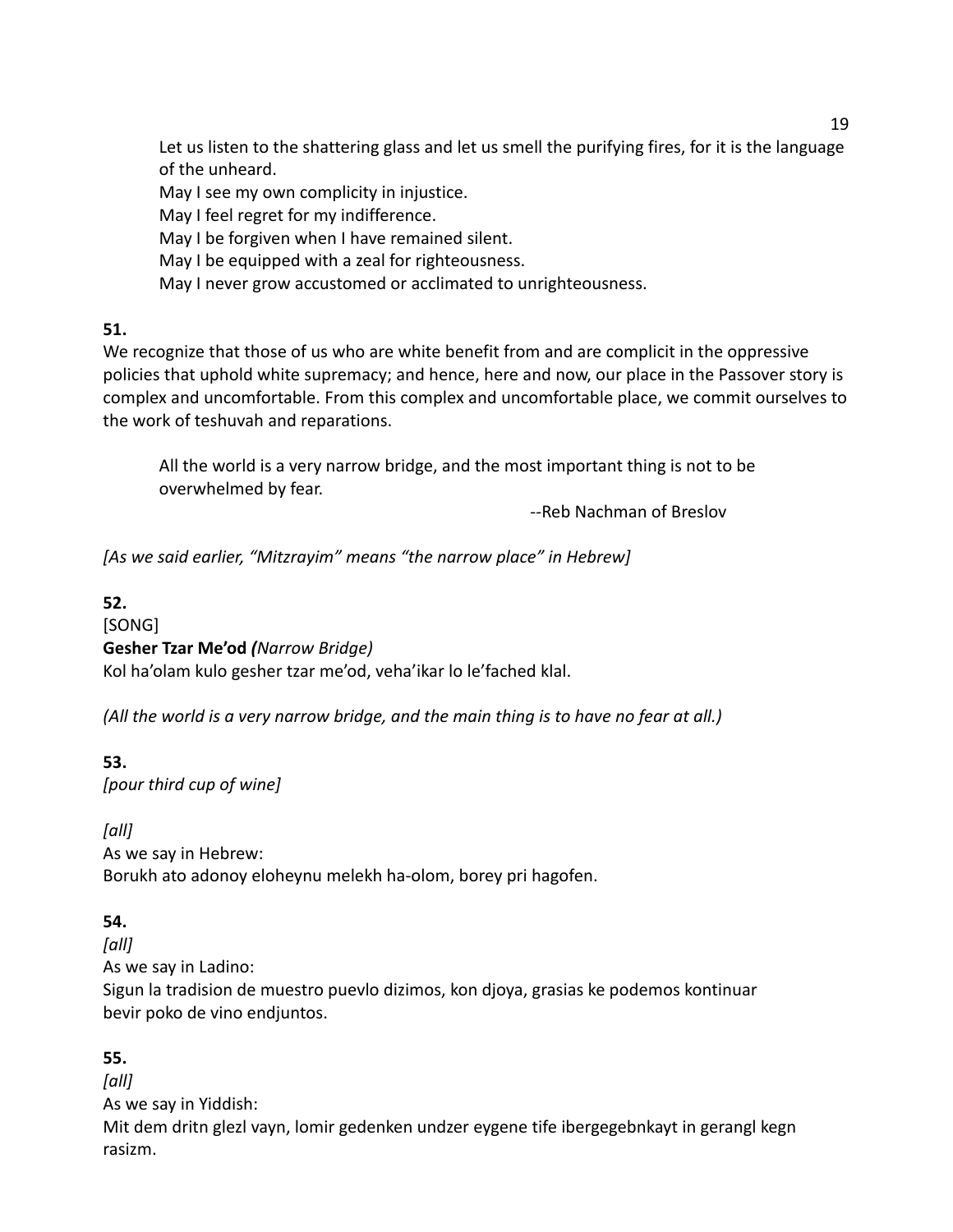Which means in English:

We drink the third cup of wine to remember our own deep commitment to the struggle to recognize and repair the damage caused by racism. *[drink the wine]*

## **56.**

MIRIAM'S CUP

Rabbinic legend teaches that a magical well inspired by Miriam accompanied the Jews on their journey from Mitzrayim. As a midwife and a powerful Jewish woman and prophetess, Miriam represents birth, possibility, challenge, and moving through uncharted waters. She also was known for her tambourine and her singing. Let us fill Miriam's cup with water and honor the strength and joy of women throughout our history.

#### **57.**

ELIJAH'S CUP

Elijah the Prophet, Eliyohu Hanovi, traditionally wanders the world in the garb of a poor person to see how the world treats the downtrodden, to see whether the world has achieved justice and is ready for the coming of the Messiah. Elijah is the symbolic hope of peace, freedom, and happiness that will come to our people and to all the people of the world.

Elijah comes to every seder as a loving guest. Let us each pour some wine into Elijah's cup to show that we will act together. And let us open the door for Elijah, to show that we welcome everyone: strangers, immigrants, refugees, and new ideas, which strengthen and enrich our lives. Today, we cannot just sit passively and await Elijah's return. Let us, like Elijah, be moved to action to bring about a world of peace and justice.

*[pour wine into Elijah's cup]*

*[the children can go to the door and symbolically open the door for Elijah]*

# **58.**

[SONG] **Eliyohu Hanovi** *(Elijah the Prophet) (Music composer and Eliyohu Hebrew lyricist unknown; Yiddish text by Yudl Mark; Miriam Ha-n'vi'ah Hebrew text by Leila Gal Berner)*

Eliyohu hanovi, Eliyohu haTishbi, Eliyohu, Eliyohu, Eliyohu haGilodi.

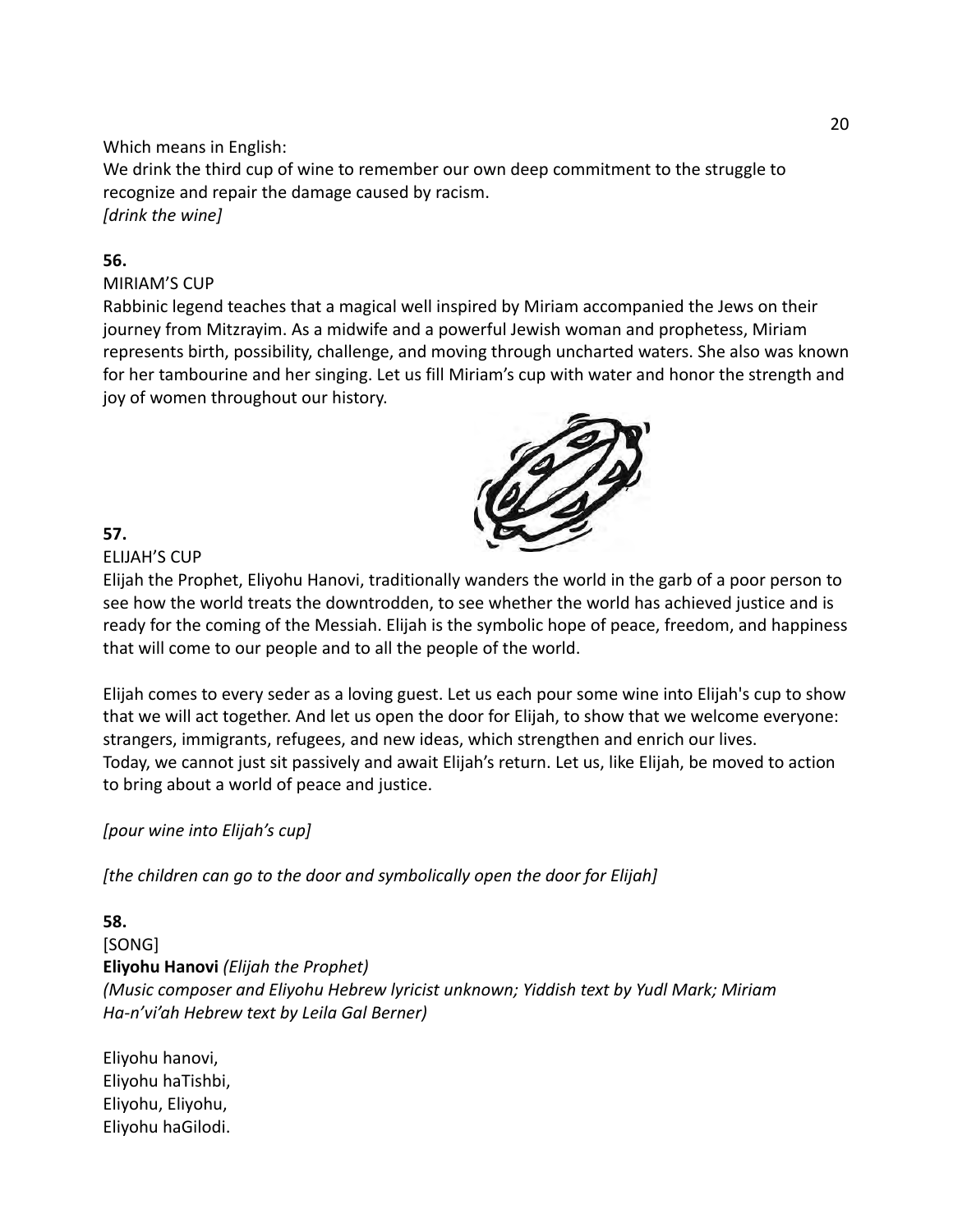Ale vartn yung un alt, Breng derleyzung, kum-zhe bald Mit moshiakh ben Dovid. Mit moshiakh ben Dovid.

Miriam ha-n'vi'ah, Oz v'zimrah b'yadah. Miriam tirkod itanu l'hagdil zimrat olam. Miriam tirkod itanu l'taken et ha-olam.

Bimheirah v'yameinu hi t'vi'einu El mei ha-y'shuah El mei ha-y'shuah.

Eliyohu hanovi, Eliyohu haTishbi Eliyohu, Eliyohu, Eliyohu haGilodi.

## **59. COMMUNITY GREETINGS**

*Everyone is waiting, young and old. To feel the joy of the coming of the Messiah, Son of David.*

*Miriam the prophet, strength and song in her hand Miriam, dance with us to increase the song of the world. Miriam, dance with us to repair the world. Soon she will lead us in making a better world.*



#### **60.**

*[pour fourth cup of wine]*

#### *[all]*

As we say in Hebrew:

Borukh ato adonoy eloheynu melekh ha-olom, borey pri hagofen.

## **61.**

*[all]*

As we say in Ladino:

Sigun la tradision de muestro puevlo dizimos, kon djoya, grasias ke podemos kontinuar bevir poko de vino endjuntos.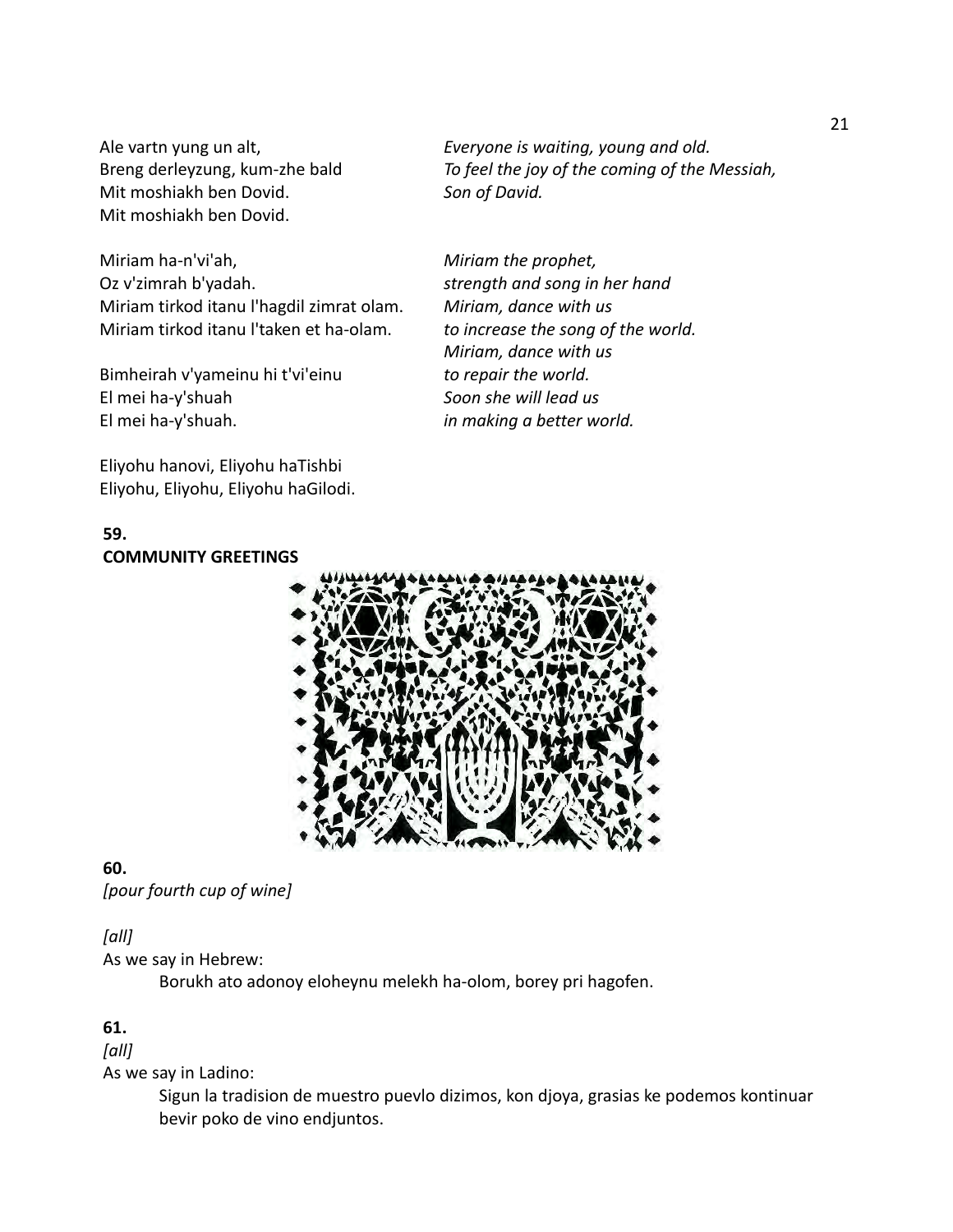*[all]* As we say in Yiddish:

Mit dem fertn glezl vayn, rufn mir oyf tsu aktsyes far restavrir-gerekhtikayt.

#### Which means in English:

With the fourth cup of wine, we send out a call to action for restorative justice.

## *[drink the wine]*

## **63.**

Chad Gadyo, One Little Goat, is traditionally sung at the end of a seder. In one interpretation, the song symbolizes a long chain of cause and effect, with justice prevailing in the end. Chad Gadyo has many verses and has been sung in many languages, including Hebrew, Aramaic, Yiddish, and Judeo-Arabic. Here are a few verses in Ladino.

## **64.**

[SONG] **Un Kavritiko** *(One Little Goat) (composer unknown)*

Un kavritiko, ke lo merkio mi padre por dos levanim, por dos levanim.

Y vino el gato y se komio el kavritiko, ke lo merkio mi padre por dos levanim, por dos levanim.

Y vino el perro y ke mordio el gato, ke se komio el kavritiko, ke lo merkio mi padre por dos levanim, por dos levanim.

Y vino el palo y aharvo el perro, ke mordio el gato, ke se komio el kavritiko, ke lo merkio mi padre por dos levanim, por dos levanim.

Y vino el fuego y kemo el palo, ke aharvo el perro, ke mordio el gato, ke se komio el kavritiko, ke lo merkio mi padre por dos levanim, por dos levanim. *One little goat that my father bought for two silver coins.*

*And the cat came and ate the goat that my father bought for two silver coins.*

*And the dog came and bit the cat that ate the goat that my father bought for two silver coins.*

*And the stick came and hit the dog that bit the cat that ate the goat that my father bought for two silver coins.*

*And the fire came and burned the stick that hit the dog that bit the cat that ate the goat that my father bought for two silver coins.*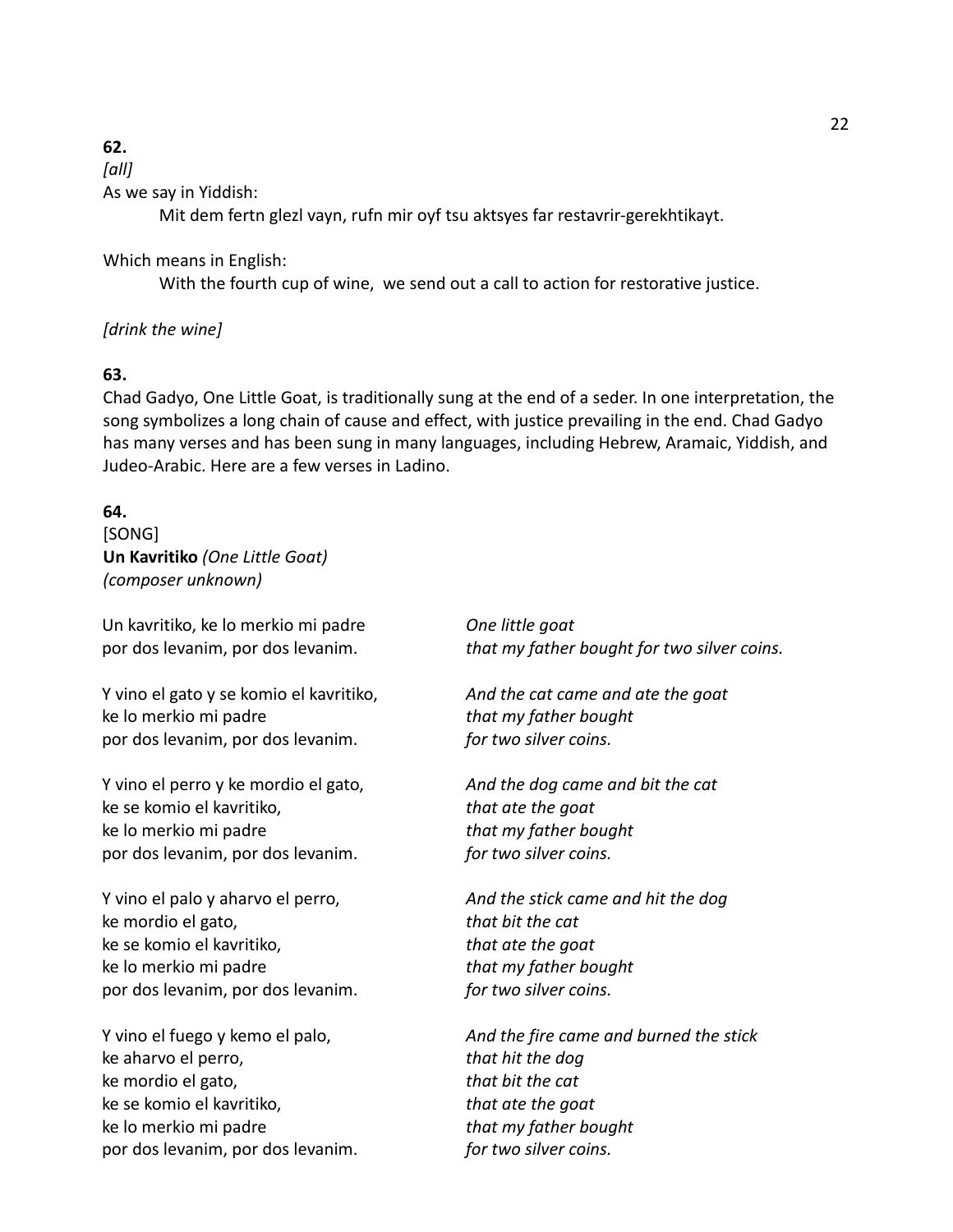Y vino la agua y ya mato el fuego, ke kemo el palo, ke aharvo el perro, ke mordio el gato, ke se komio el kavritiko, ke lo merkio mi padre por dos levanim, por dos levanim.

*And the water came and killed the fire that burned the stick that hit the dog that bit the cat that ate the goat that my father bought for two silver coins.*

#### **65.**

The seder obligates each of us to view ourselves as if we individually were liberated from enslavement. We are reminded that liberation is never to be taken for granted; it requires constant re-dedication and action.

The seder often ends with the words: LASHANAH HABA'AH B'YERUSHALAYIM NEXT YEAR IN JERUSALEM Let us reflect on the meaning of these words for secular Jews who yearn for peace with hard-earned justice. We wish for next year in a Jerusalem that is shared among peoples and religious communities whose histories are twisted together like an ancient vine. Today we say, next year in this Jerusalem.

And this year, we add: NEXT YEAR BACK TOGETHER IN PERSON! PLEASE!

*[Save the date: March 25, 2023, we hope to hold our Seder both in person and online]*

#### **66.**

May the spirit of this festival of freedom remain with us throughout the coming year. May its teachings inspire us to work toward our vision of *a besere velt*, a better world. There is no way to get from here to there except by joining together, working, marching and sometimes stumbling through the wilderness, watching, this time not for signs and wonders, but for opportunities to act. And whatever the obstacles - together we will prevail.

## **67.**

Though we are at the end of the Seder, this moment marks a beginning. Let us begin the new season with a renewed awareness of the freedoms we enjoy and the obstacles we must still confront. We look forward to the time when we gather together again. We have retold the ancient stories, recalled historic movements of liberation, and reflected on the struggles people still face for freedom and equality.

As spring breaks out all around us, we now embark on a year that we hope will bring positive change in the world and freedom to people everywhere. Green shoots of social justice activism are bursting into life, with a rallying cry to actively build a world where all people are valued, protected, and free.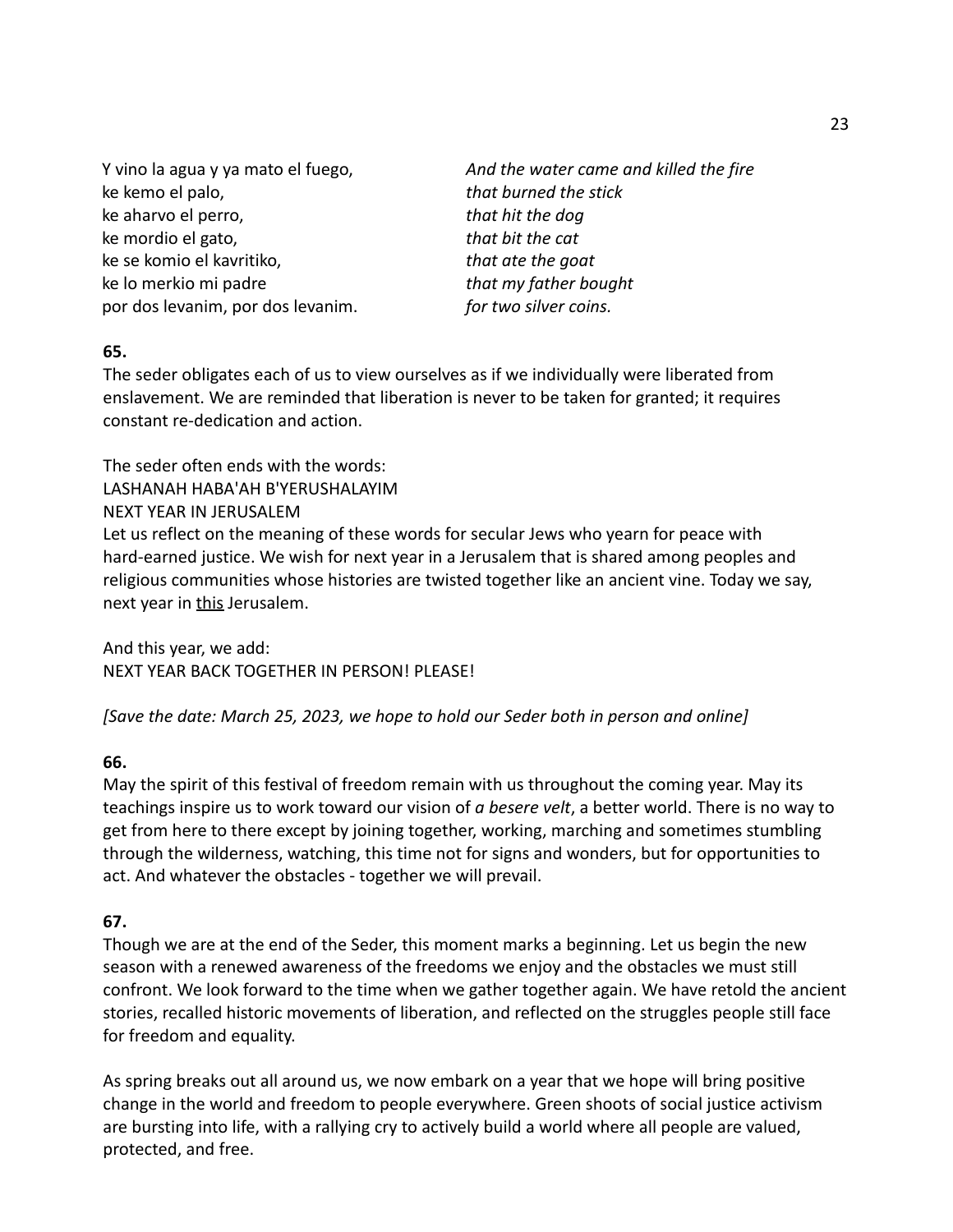After this last song of our community seder, all are invited to search for the Afikomen, or create one! You are also welcome to stay on the line and shmooze in small groups of your choosing.

With this spring and Peysakh, our faith, our yearning, and our work for a better world are renewed.

## **68.**

[SONG]

#### **Kh'hob Dem Kheyshek (I Have Yearning)**

*(ַbased on I am Willing by Holly Near; Yiddish lyrics by Yuri Vedenyapin)*

*[dedicated to those caught up in Ukraine and the other 23+ major armed conflicts around the world]*

kh'hob dem gloybn, kh'hob dem kheyshek, zayn fartsveyflt tor men nit, mir gedenken doyres kemfers far banayung un far likht.

mayn mishpokhe filt a veytik, un mayn shtot iz ful mit tsar, s'iz dos gantse land dershrokn, es filt di velt a shvern gzar.

kh'hob dem gloybn…

zoln kinder zen alts klorer, un di firers kliger zayn; blozt shoyn, vintn fun banayung, zol es baysn, s'iz keday.

kh'hob dem gloybn…

helf mir, boym, un halt mayn dayge, helf mir, midber, halt mayn shrek, mikh farkishef, royte shkie, nem, bloye yam, mayn trer avek.

*I have faith, I have yearning, To be despondent is not allowed, We remember generations of activists For renewal and for light.*

*My family feels pain, And my town is full of sorrow. The whole country is frightened, The world feels a hard decree.*

*I have faith….*

*May children see more clearly And the leaders be wiser; Blow, winds of renewal, Let it bite, it's worth it.*

#### *I have faith…*

*Help me, tree, and stop my worry, Help me, desert, stop my fear, Enchant me, red sunset, Ocean blue, take my tears away.*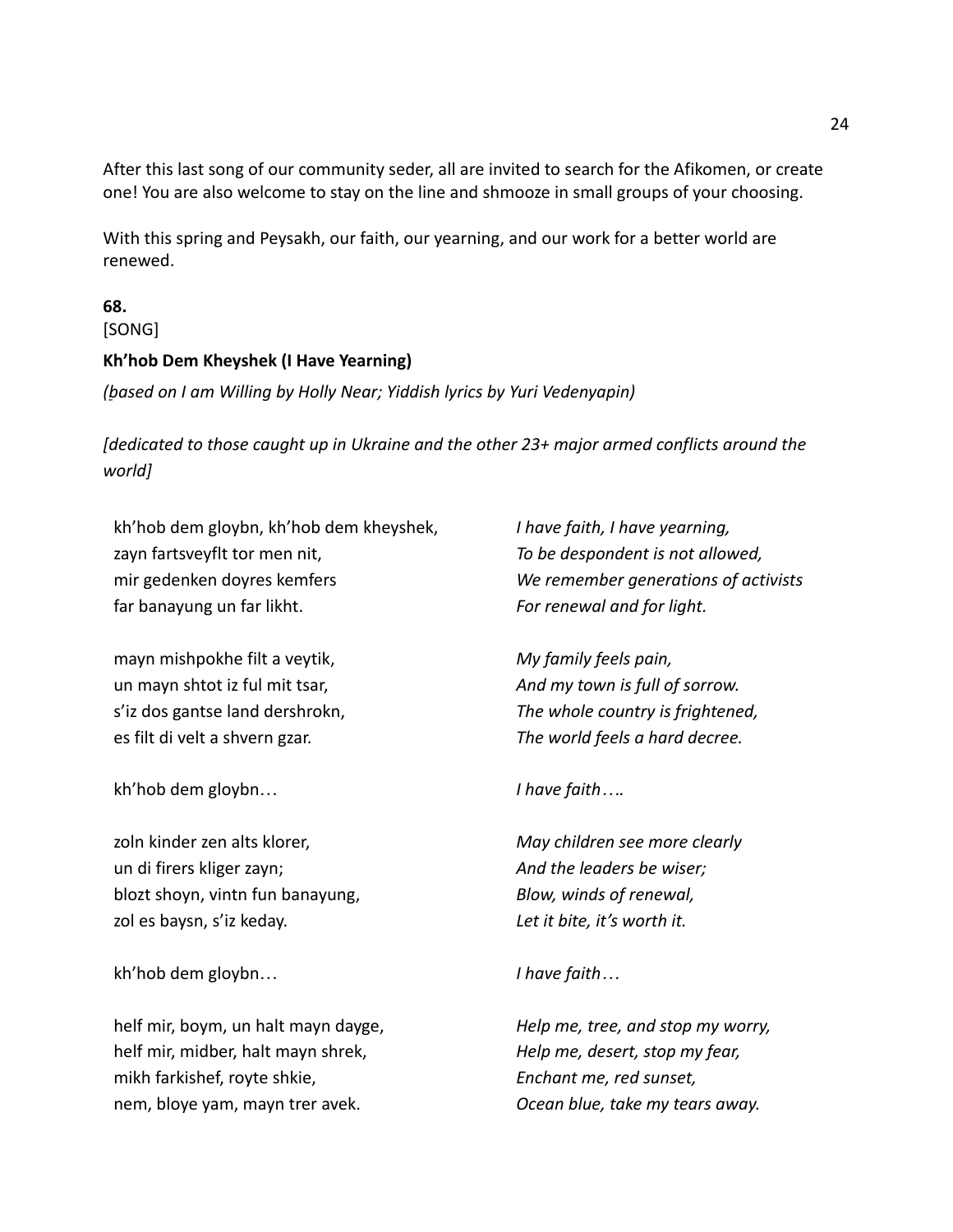I am open and I am willing, For to be hopeless would seem so strange, It dishonors those who go before us, So lift me up to the light of change.

kh'hob dem gloybn… *I have faith….*

## **Thank you for celebrating Peysakh with us!**

\*\*\* \*\*\* \*\*\* \*\*\*

We thank Mae Rockland Tupa for her papercuts.

See the next pages for calls to action and to share your thoughts on today's Seder.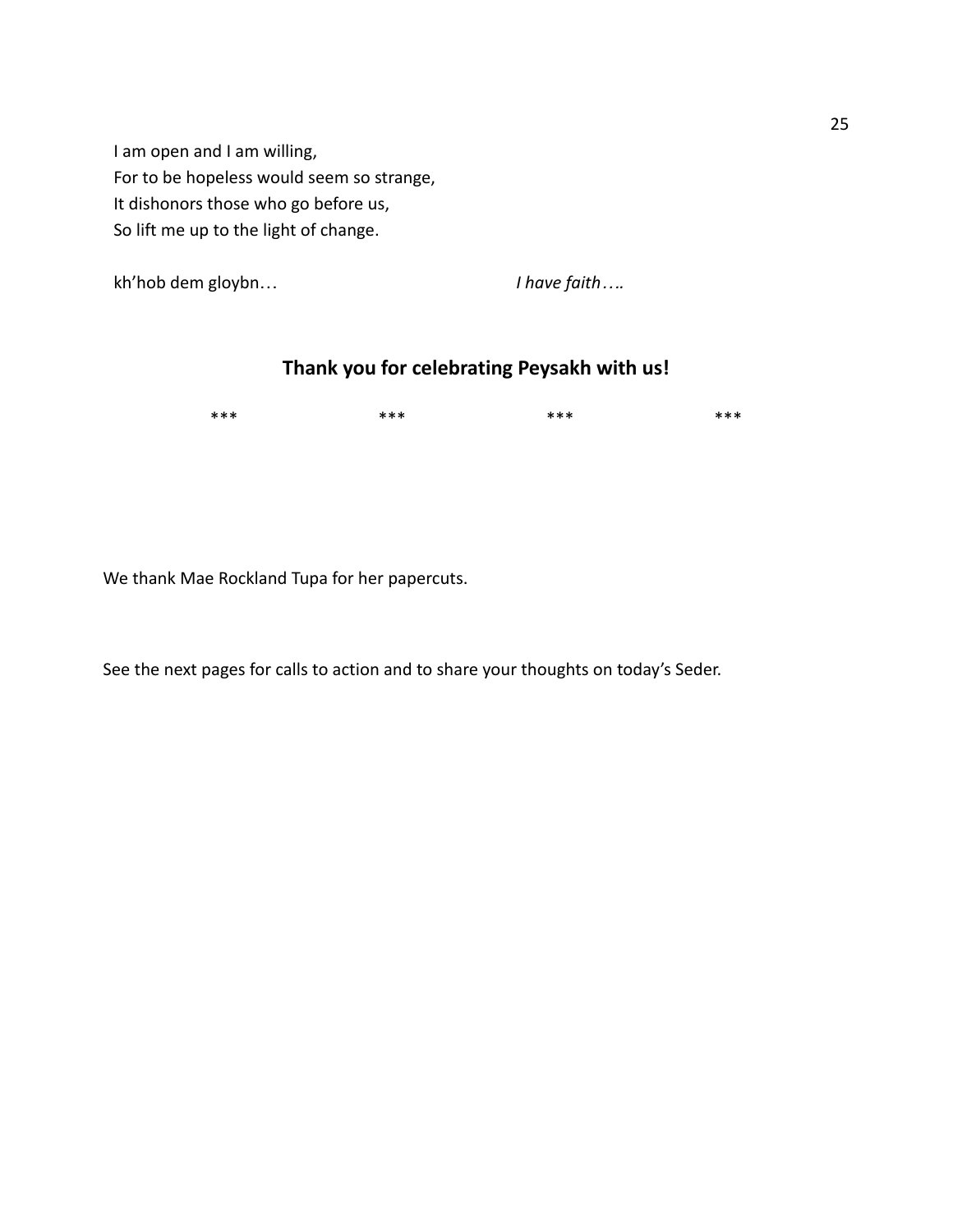#### **INFORMATION ON CALLS FOR ACTION**

Go beyond talk! Make this year a time of engagement and political and social action.

## **Help refugees around the world The International Rescue Committee** helps people affected by humanitarian crises to survive, recover, and rebuild their lives. [https://www.rescue.org](https://www.rescue.org/)

## **Equity**

Join the Acting For Racial and Economic Justice Committee's Reparations Working Group: [bit.ly/afrejreparations](http://bit.ly/afrejreparations)

Take the pledge to take action for reparations at <https://www.forreparations.org/take-the-pledge/>

## <https://www.thereparationshandbook.com/>

The Hey fifth grade Shule class calls on you to call your Massachusetts legislators to pass the Covid-19 Housing Equity Bill (HD. 3030). For more info, including suggested script: [homesforallmass.org/act](http://homesforallmass.org/act)

**The Boston Ujima Project** is a local initiative to return wealth and decision making power to Black, Brown and Indigenous communities in Boston. Get involved at <https://www.ujimaboston.com/join>

**The Greater Boston Childcare Collective** is a network of volunteers with childcare experience and a commitment to racial justice, who seek to enable children, and people with children, to fully participate in fighting for their own liberation. We center work being done by folks on the front lines of their movements.Get involved at <https://www.facebook.com/pg/GreaterBostonChildcareCollective>

**Contact your congressional representative** to express support for HR40 Commission to Study and Develop Reparation Proposals for African-Americans Act: <https://www.congress.gov/bill/116th-congress/house-bill/40>

Thank you very much for attending our Passover community seder.